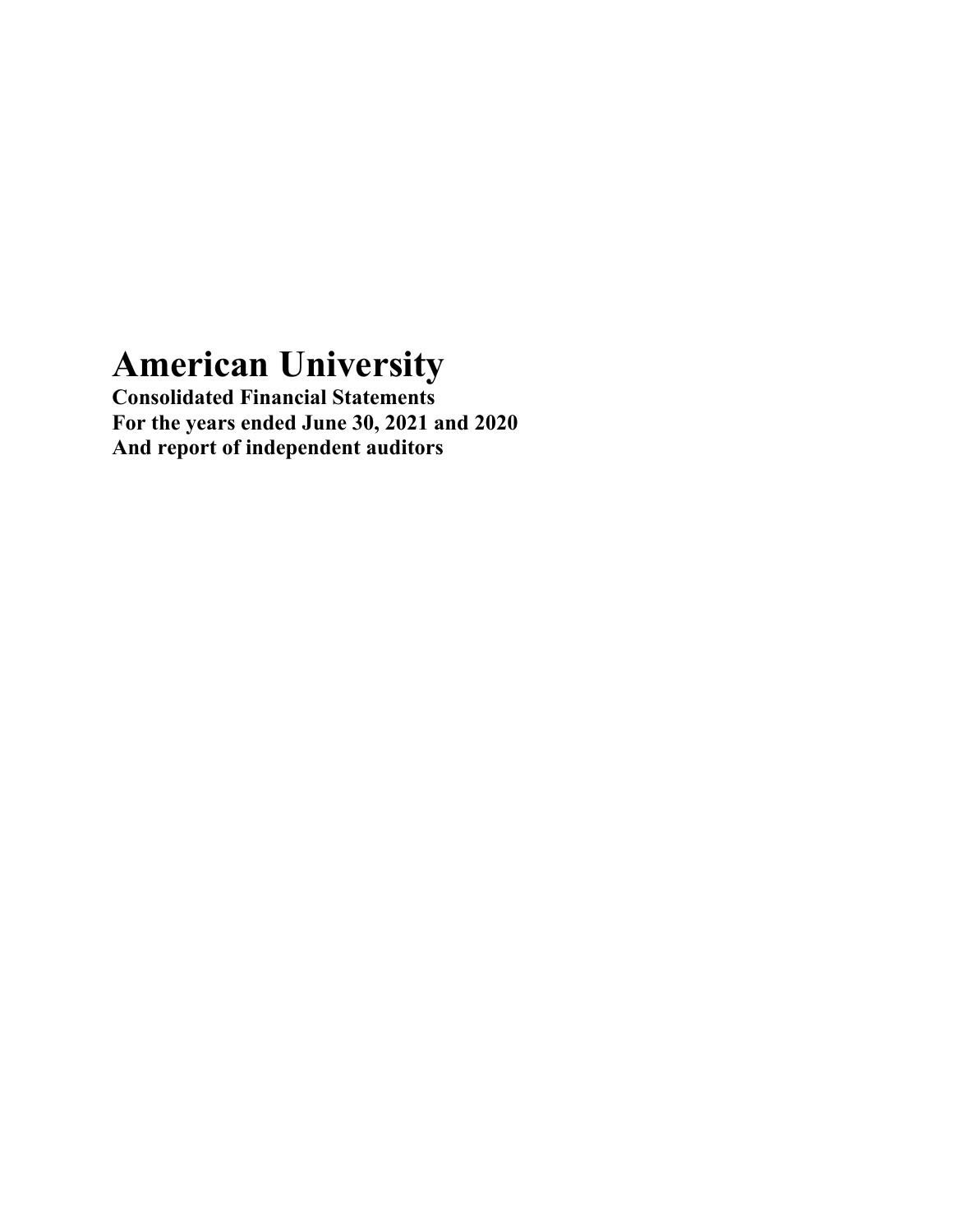

#### **Report of Independent Auditors**

To the Board of Trustees of American University:

We have audited the accompanying consolidated financial statements of American University (the "University") and its subsidiaries, which comprise the consolidated statements of financial position as of June 30, 2021 and 2020, and the related consolidated statements of activities and of cash flows for the years then ended.

#### *Management's Responsibility for the Consolidated Financial Statements*

Management is responsible for the preparation and fair presentation of the consolidated financial statements in accordance with accounting principles generally accepted in the United States of America; this includes the design, implementation, and maintenance of internal control relevant to the preparation and fair presentation of consolidated financial statements that are free from material misstatement, whether due to fraud or error.

#### *Auditors' Responsibility*

Our responsibility is to express an opinion on the consolidated financial statements based on our audits. We conducted our audits in accordance with auditing standards generally accepted in the United States of America. Those standards require that we plan and perform the audit to obtain reasonable assurance about whether the consolidated financial statements are free from material misstatement.

An audit involves performing procedures to obtain audit evidence about the amounts and disclosures in the consolidated financial statements. The procedures selected depend on our judgment, including the assessment of the risks of material misstatement of the consolidated financial statements, whether due to fraud or error. In making those risk assessments, we consider internal control relevant to the University's preparation and fair presentation of the consolidated financial statements in order to design audit procedures that are appropriate in the circumstances, but not for the purpose of expressing an opinion on the effectiveness of the University's internal control. Accordingly, we express no such opinion. An audit also includes evaluating the appropriateness of accounting policies used and the reasonableness of significant accounting estimates made by management, as well as evaluating the overall presentation of the consolidated financial statements. We believe that the audit evidence we have obtained is sufficient and appropriate to provide a basis for our audit opinion.

#### *Opinion*

In our opinion, the consolidated financial statements referred to above present fairly, in all material respects, the financial position of American University and its subsidiaries as of June 30, 2021 and 2020, and the changes in their net assets and their cash flows for the years then ended in accordance with accounting principles generally accepted in the United States of America.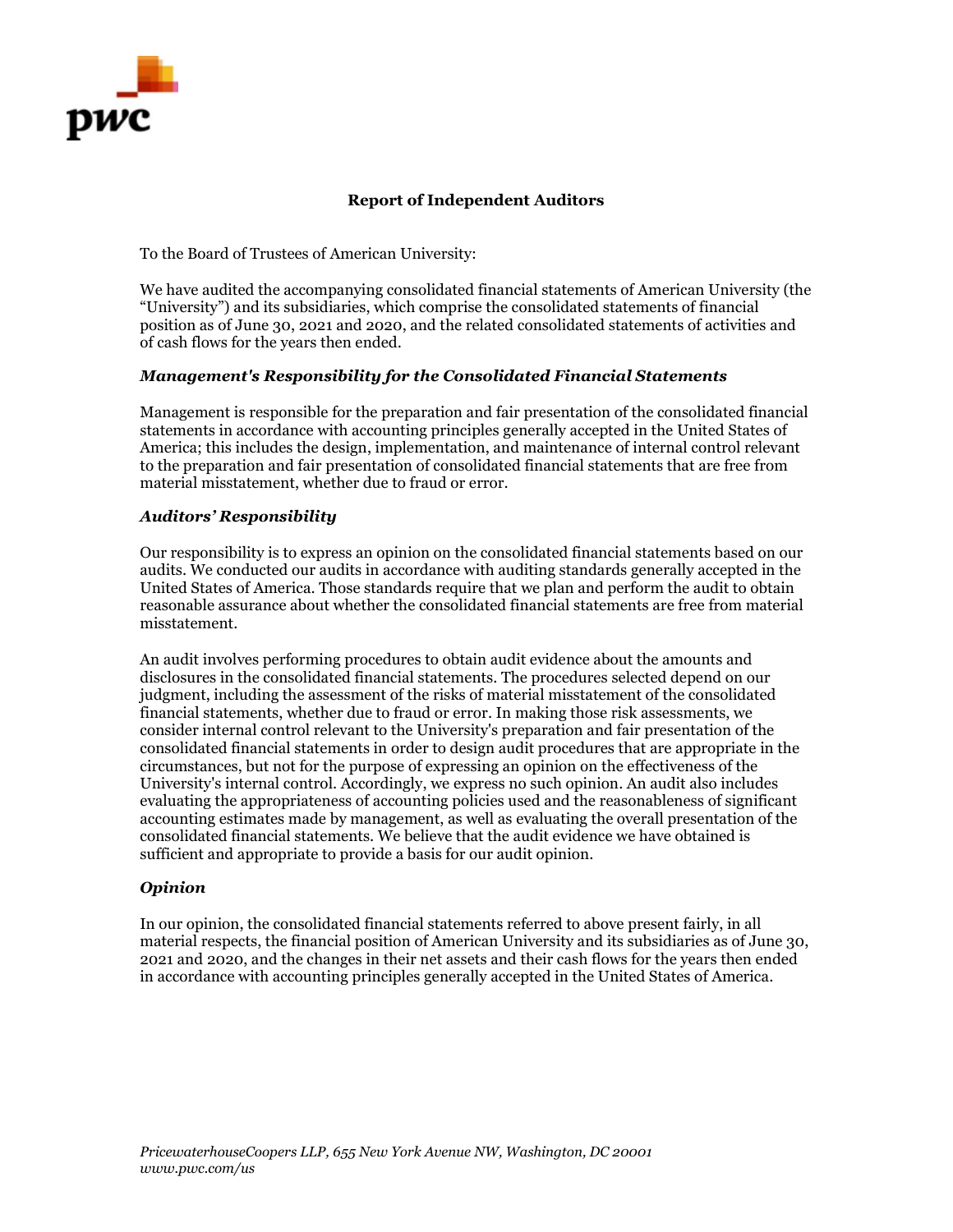

#### *Emphasis of Matter*

As discussed in Note 2 to the consolidated financial statements, the University changed the manner in which it accounts for leases in 2021. Our opinion is not modified with respect to this matter.

Pricewatchouse Coopers LLP

Washington, DC November 16, 2021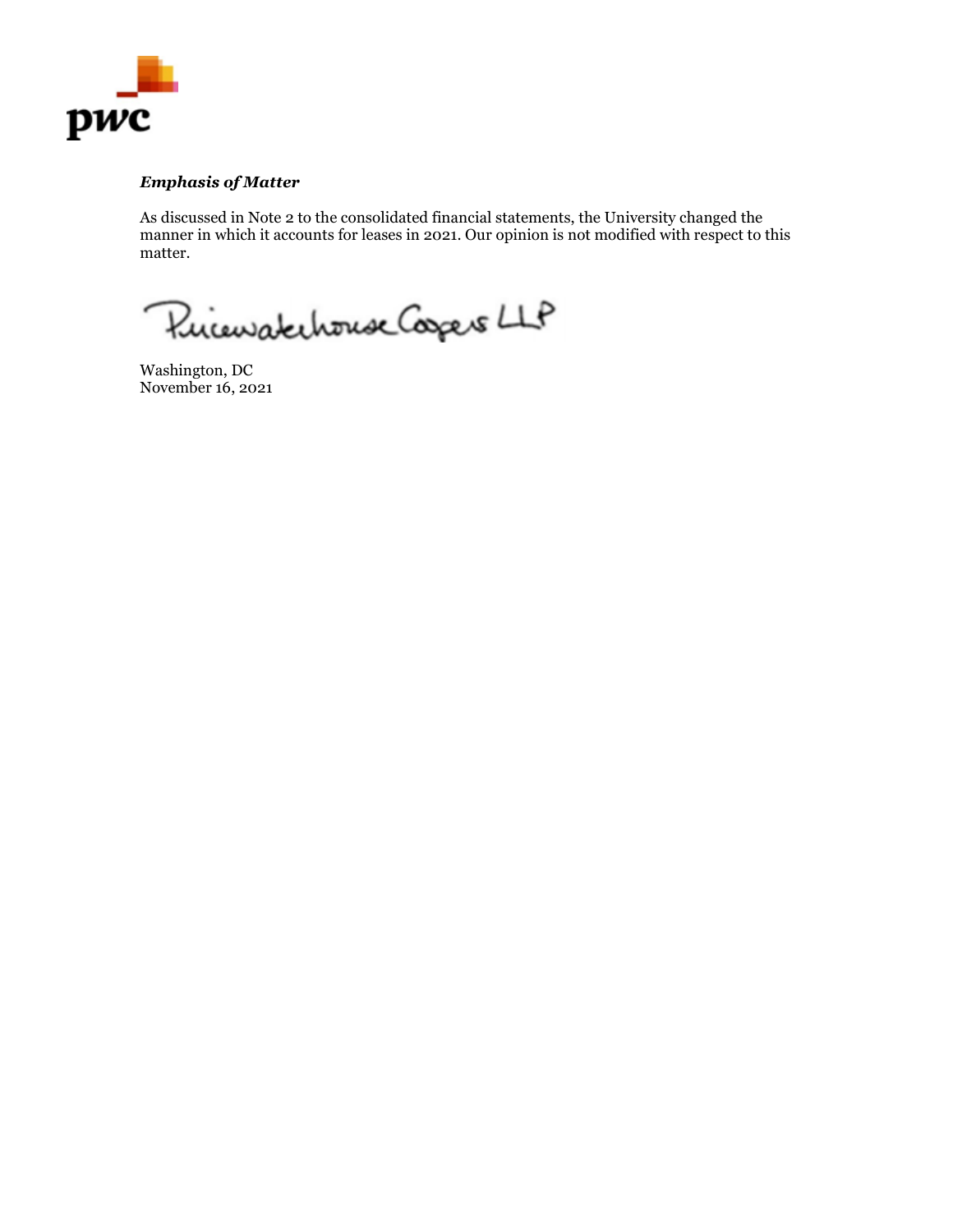## **American University Consolidated Statements of Financial Position Years ended June 30, 2021 and 2020**

| (In thousands)                                | 2021                      |           |                           | 2020      |
|-----------------------------------------------|---------------------------|-----------|---------------------------|-----------|
| <b>Assets</b>                                 |                           |           |                           |           |
| Cash and cash equivalents                     | \$                        | 83,125    | \$                        | 81,913    |
| Accounts and University loans receivable, net |                           | 46,370    |                           | 50,058    |
| Contributions receivable, net                 |                           | 20,227    |                           | 16,093    |
| Prepaid expenses, inventory and other assets  |                           | 16,367    |                           | 10,796    |
| Investments                                   |                           | 1,313,854 |                           | 962,203   |
| Property, plant, and equipment, net           |                           | 902,268   |                           | 913,506   |
| Interest in perpetual trust                   |                           | 25,434    |                           | 20,556    |
| Right of use assets under operating leases    |                           | 5,617     |                           |           |
| <b>Total</b> assets                           | \$                        | 2,413,262 | \$                        | 2,055,125 |
| <b>Liabilities and Net Assets</b>             |                           |           |                           |           |
| Liabilities:                                  |                           |           |                           |           |
| Accounts payable and accrued liabilities      | $\mathbb{S}$              | 76,445    | \$                        | 76,703    |
| Deferred revenue and contract liabilities     |                           | 35,395    |                           | 31,022    |
| Notes payable and long-term debt              |                           | 749,372   |                           | 634,548   |
| Refundable advances from the U.S. government  |                           | 14,736    |                           | 10,853    |
| Operating lease liabilities                   |                           | 5,546     |                           |           |
| <b>Total liabilities</b>                      | $\boldsymbol{\mathsf{S}}$ | 881,494   | $\mathcal{S}$             | 753,126   |
| Net assets:                                   |                           |           |                           |           |
| Without donor restrictions                    | \$                        | 1,210,000 | \$                        | 1,039,634 |
| With donor restrictions                       |                           | 321,768   |                           | 262,365   |
| Total net assets                              | \$                        | 1,531,768 | $\boldsymbol{\mathsf{S}}$ | 1,301,999 |
| Total liabilities and net assets              | \$                        | 2,413,262 | \$                        | 2,055,125 |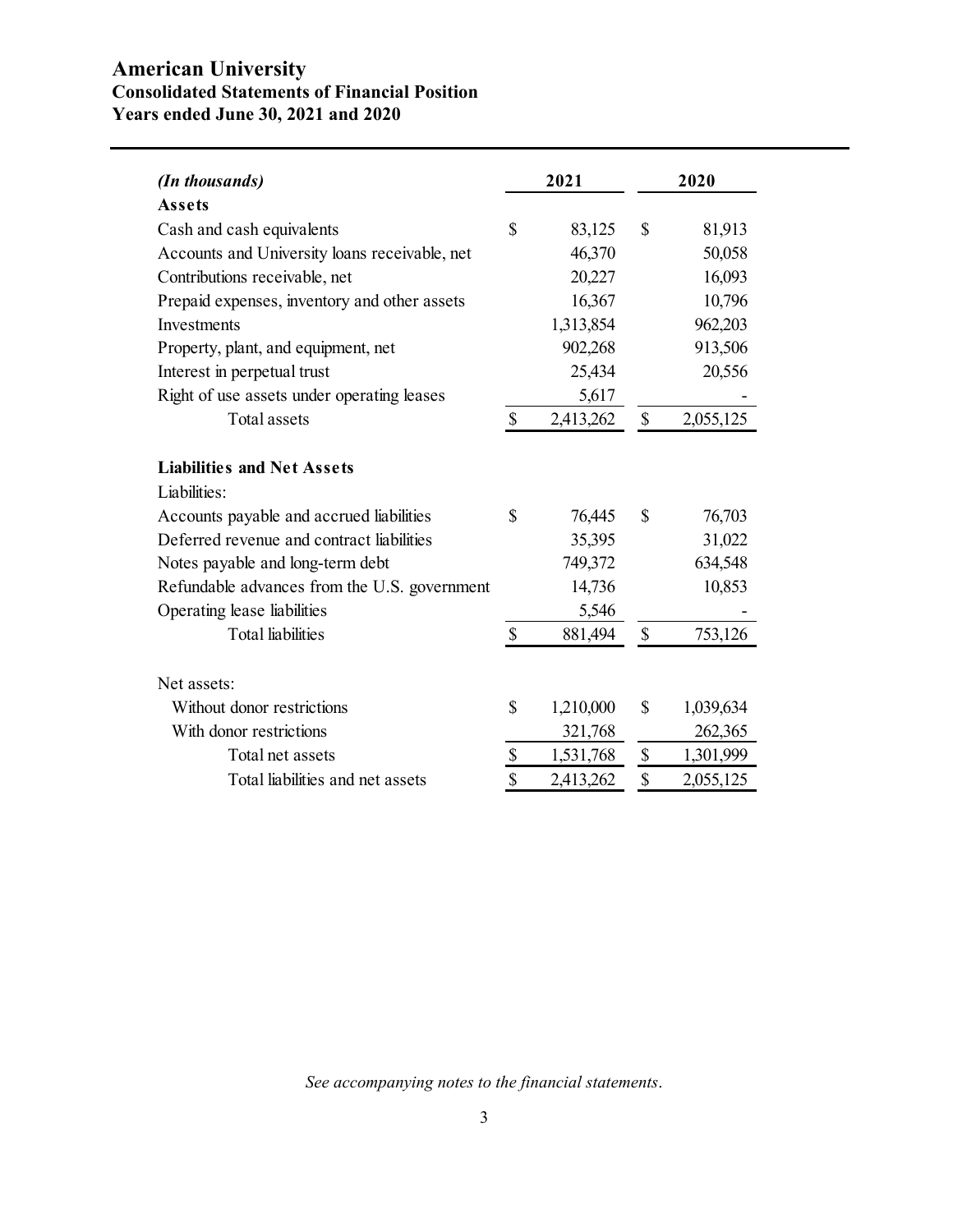# **American University Consolidated Statement of Activities Year ended June 30, 2021**

| (In thousands)                                                             |              | Without<br>donor<br>restrictions |    | With<br>donor<br>restrictions | <b>Total</b>            |
|----------------------------------------------------------------------------|--------------|----------------------------------|----|-------------------------------|-------------------------|
|                                                                            |              |                                  |    |                               |                         |
| Operating revenues and support<br>Tuition and fees<br>Grants and contracts | $\mathbb{S}$ | 396,287<br>44,715                | \$ |                               | \$<br>396,287<br>44,715 |
| Indirect cost recovery<br>Contributions                                    |              | 2,900<br>25,549                  |    | 15,917                        | 2,900<br>41,466         |
| Endowment investment return<br>Investment return                           |              | 23,153<br>7,594                  |    | 8,101<br>759                  | 31,254<br>8,353         |
| Auxiliary enterprises<br>Other sources                                     |              | 24,063<br>9,077                  |    |                               | 24,063<br>9,077         |
| Net asset release<br>Total operating                                       |              | 19,398                           |    | (19,398)                      |                         |
| revenues and support                                                       |              | 552,736                          |    | 5,379                         | 558,115                 |
| Operating expenses                                                         |              |                                  |    |                               |                         |
| Instruction                                                                |              | 208,525                          |    |                               | 208,525                 |
| Research                                                                   |              | 62,026                           |    |                               | 62,026                  |
| Public service                                                             |              | 28,950                           |    |                               | 28,950                  |
| Academic support                                                           |              | 65,094                           |    |                               | 65,094                  |
| Student services                                                           |              | 48,540                           |    |                               | 48,540                  |
| Institutional support<br>Auxiliary enterprises                             |              | 79,406<br>68,404                 |    |                               | 79,406<br>68,404        |
| Total operating expenses                                                   |              | 560,945                          |    | $\overline{\phantom{0}}$      | 560,945                 |
| Total operating activities                                                 |              | (8,209)                          |    | 5,379                         | (2,830)                 |
| Nonoperating items                                                         |              |                                  |    |                               |                         |
| Other nonoperating sources<br>Investment return, net of endowment          |              | 3,330                            |    | (171)                         | 3,159                   |
| spending                                                                   |              | 175,245                          |    | 54,195                        | 229,440                 |
| Total nonoperating<br>activities                                           |              | 178,575                          |    | 54,024                        | 232,599                 |
|                                                                            |              |                                  |    |                               |                         |
| Change in net assets                                                       |              | 170,366                          |    | 59,403                        | 229,769                 |
| Net assets at beginning of year                                            |              | 1,039,634                        |    | 262,365                       | 1,301,999               |
| Net assets at end of year                                                  | \$           | 1,210,000                        | \$ | 321,768                       | \$<br>1,531,768         |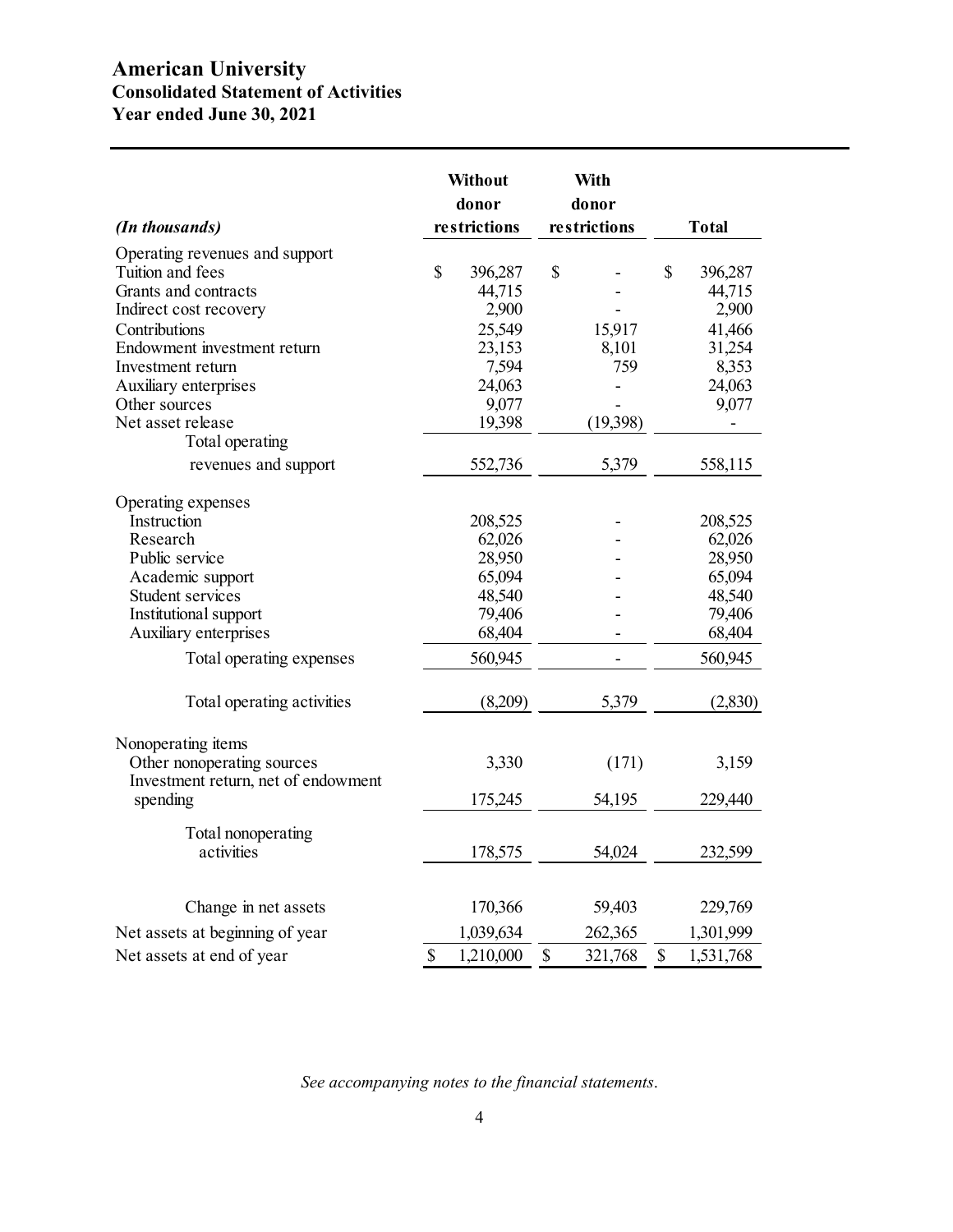# **American University Consolidated Statement of Activities Year ended June 30, 2020**

| (In thousands)                      | Without<br>donor<br>restrictions |           |                    | With<br>donor<br>restrictions | <b>Total</b>    |
|-------------------------------------|----------------------------------|-----------|--------------------|-------------------------------|-----------------|
| Operating revenues and support      |                                  |           |                    |                               |                 |
| Tuition and fees                    | $\mathbb{S}$                     | 441,124   | \$                 |                               | \$<br>441,124   |
| Grants and contracts                |                                  | 36,704    |                    |                               | 36,704          |
| Indirect cost recovery              |                                  | 3,428     |                    |                               | 3,428           |
| Contributions                       |                                  | 34,867    |                    | 21,310                        | 56,177          |
| Endowment investment return         |                                  | 12,856    |                    | 7,554                         | 20,410          |
| Investment return                   |                                  | 9,153     |                    | 471                           | 9,624           |
| Auxiliary enterprises               |                                  | 89,970    |                    |                               | 89,970          |
| Other sources                       |                                  | 9,307     |                    |                               | 9,307           |
| Net asset release                   |                                  | 15,661    |                    | (15, 661)                     |                 |
| Total operating                     |                                  |           |                    |                               |                 |
| revenues and support                |                                  | 653,070   |                    | 13,674                        | 666,744         |
| Operating expenses                  |                                  |           |                    |                               |                 |
| Instruction                         |                                  | 222,693   |                    |                               | 222,693         |
| Research                            |                                  | 66,808    |                    |                               | 66,808          |
| Public service                      |                                  | 31,789    |                    |                               | 31,789          |
| Academic support                    |                                  | 75,185    |                    |                               | 75,185          |
| Student services                    |                                  | 54,545    |                    |                               | 54,545          |
| Institutional support               |                                  | 90,812    |                    |                               | 90,812          |
| Auxiliary enterprises               |                                  | 86,278    |                    |                               | 86,278          |
| Total operating expenses            |                                  | 628,110   |                    |                               | 628,110         |
| Total operating activities          |                                  | 24,960    |                    | 13,674                        | 38,634          |
| Nonoperating items                  |                                  |           |                    |                               |                 |
| Other nonoperating sources          |                                  | (4,765)   |                    | (303)                         | (5,068)         |
| Investment return, net of endowment |                                  |           |                    |                               |                 |
| spending                            |                                  | (12, 117) |                    | (7,304)                       | (19, 421)       |
| Total nonoperating                  |                                  |           |                    |                               |                 |
| activities                          |                                  | (16, 882) |                    | (7,607)                       | (24, 489)       |
| Change in net assets                |                                  | 8,078     |                    | 6,067                         | 14,145          |
| Net assets at beginning of year     |                                  | 1,031,556 |                    | 256,298                       | 1,287,854       |
| Net assets at end of year           | \$                               | 1,039,634 | $\mathbf{\hat{S}}$ | 262,365                       | \$<br>1,301,999 |
|                                     |                                  |           |                    |                               |                 |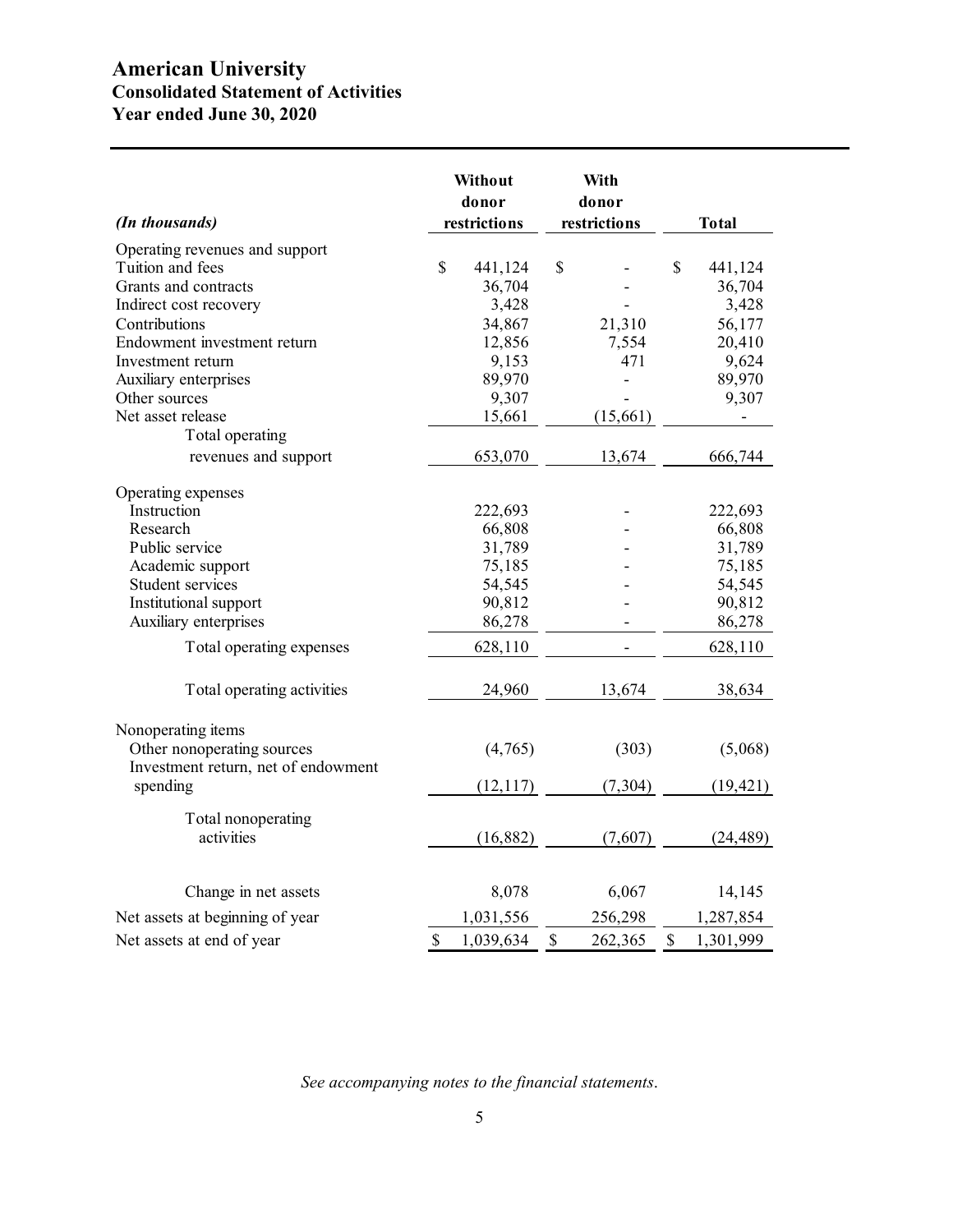# **American University Consolidated Statements of Cash Flows Year ended June 30, 2021 and 2020**

| (In thousands)                                                           |                          | 2021       | 2020                     |             |  |
|--------------------------------------------------------------------------|--------------------------|------------|--------------------------|-------------|--|
| Cash flows from operating activities                                     |                          |            |                          |             |  |
| Increase in net assets                                                   | \$                       | 229,769    | \$                       | 14,145      |  |
| Adjustments to reconcile increase in net assets to net cash              |                          |            |                          |             |  |
| (used in) provided by operating activities:                              |                          |            |                          |             |  |
| Contributed art and property                                             |                          | (488)      |                          | (9,500)     |  |
| Net realized and unrealized capital (gain) loss                          |                          | (253, 495) |                          | 8,799       |  |
| Depreciation, amortization and accretion                                 |                          | 44,467     |                          | 42,613      |  |
| Amortization of operating lease right-of-use assets                      |                          | 3,254      |                          |             |  |
| Changes in assets and liabilities                                        |                          |            |                          |             |  |
| Decrease (increase) in accounts and university loans receivable, net     |                          | 2,486      |                          | (10, 872)   |  |
| (Increase) decrease in contributions receivable, net                     |                          | (4, 134)   |                          | 349         |  |
| (Increase) decrease in prepaid expenses, inventory and other assets      |                          | (5,571)    |                          | 2,021       |  |
| Decrease in accounts payable and accrued liabilities                     |                          | (7,244)    |                          | (29,955)    |  |
| Increase in deferred revenue, deposits and other refundable advances     |                          | 8,256      |                          | 6,499       |  |
| Decrease in operating lease liabilities                                  |                          | (3,325)    |                          |             |  |
| Receipt of contributed securities                                        |                          | (2,025)    |                          | (1,184)     |  |
| Sale of contributed securities                                           |                          | 2,025      |                          | 1,184       |  |
| Contributions collected and revenues restricted for long-term investment |                          | (3,032)    |                          | (7,604)     |  |
| Net cash provided by operating activities                                |                          | 10,943     |                          | 16,495      |  |
| Cash flows from investing activities                                     |                          |            |                          |             |  |
| Purchases of investments                                                 |                          | (928, 969) |                          | (1,194,571) |  |
| Proceeds from sales and maturities of investments                        |                          | 824,422    |                          | 1,173,917   |  |
| Purchases of property, plant, and equipment                              |                          | (25,782)   |                          | (59,008)    |  |
| Net cash used in investing activities                                    |                          | (130, 329) |                          | (79,662)    |  |
| Cash flows from financing activities                                     |                          |            |                          |             |  |
| Student loans repaid                                                     |                          | 1,202      |                          | 1,465       |  |
| Proceeds from issuance of debt                                           |                          | 115,580    |                          |             |  |
| Debt issuance cost                                                       |                          | (729)      |                          |             |  |
| Proceeds from contributions restricted for                               |                          |            |                          |             |  |
| Investment in plant                                                      |                          | 3          |                          | 161         |  |
| Investment in endowment                                                  |                          | 3,029      |                          | 7,443       |  |
| Net cash provided by financing activities                                |                          | 119,085    |                          | 9,069       |  |
| Net decrease in cash and cash equivalents                                |                          | (301)      |                          | (54,098)    |  |
| Cash and cash equivalents at beginning of year                           |                          | 87,801     |                          | 141,899     |  |
| Cash and cash equivalents at end of year                                 | \$                       | 87,500     | $\$$                     | 87,801      |  |
|                                                                          |                          |            |                          |             |  |
| Supplemental disclosure of cash flow information                         |                          |            |                          |             |  |
| Cash paid during the year for interest                                   | \$                       | 24,928     | \$                       | 21,152      |  |
| Operating cash flows from operating leases                               |                          | 1,498      |                          |             |  |
| Contributed art and property                                             |                          | 488        |                          | 9,500       |  |
| Contributed securities                                                   |                          | 2,025      |                          | 1,184       |  |
| Accrued payment for property, plant & equipment                          |                          | 7,242      |                          | 12,829      |  |
| Cash and cash equivalents reported on the                                |                          |            |                          |             |  |
| statements of financial position                                         |                          |            |                          |             |  |
| Cash and cash equivalents                                                | \$                       | 83,125     | \$                       | 81,913      |  |
| Uninvested cash included in investments                                  |                          | 4,211      |                          | 5,724       |  |
| Deposits with trustees                                                   |                          | 164        |                          | 164         |  |
| Total cash, cash equivalents, and restricted cash                        | $\overline{\mathcal{S}}$ | 87,500     | $\overline{\mathcal{S}}$ | 87,801      |  |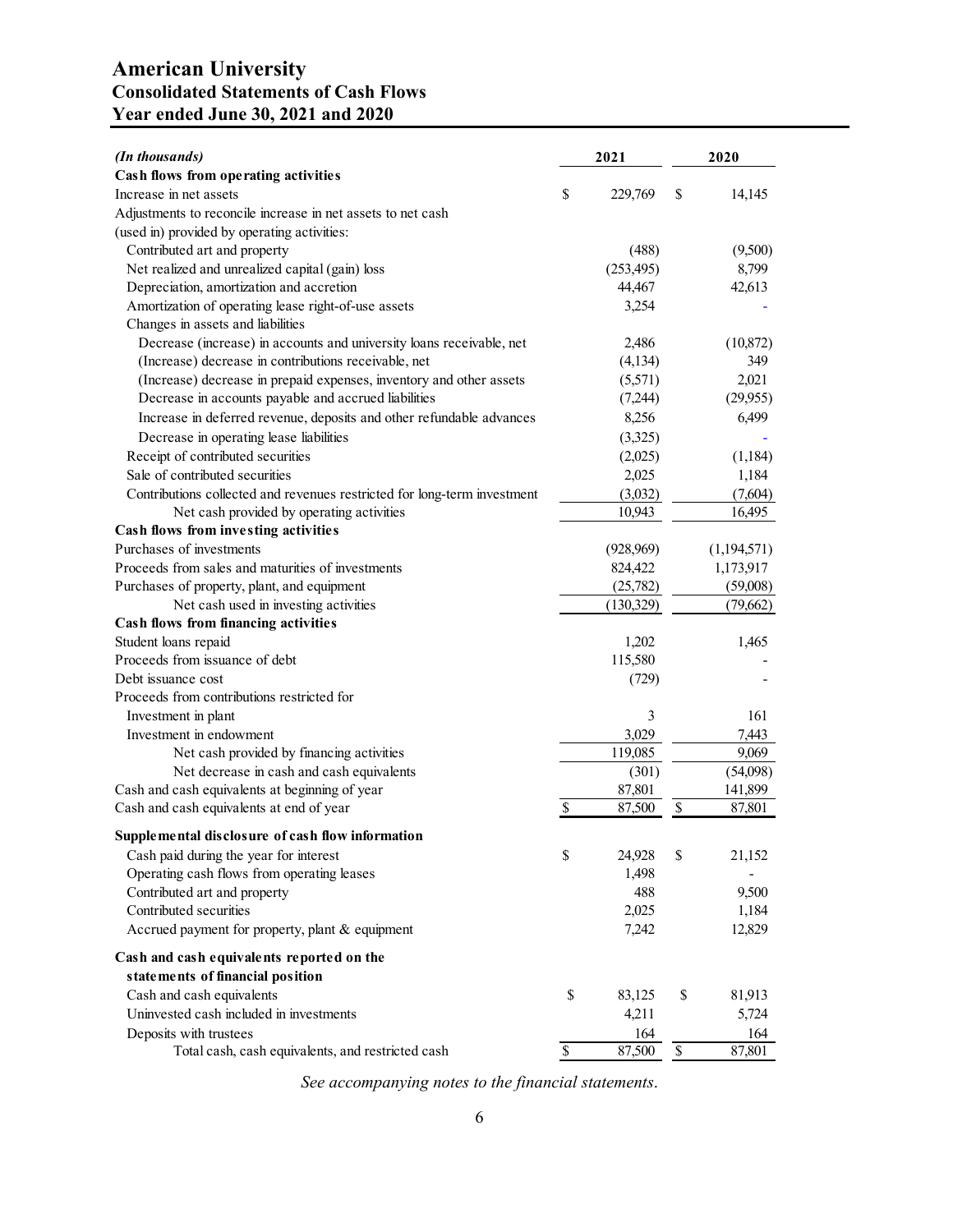#### **1. American University**

American University (the University) is an independent, coeducational university located on an 85-acre campus in northwest Washington, D.C. It was chartered by an Act of Congress in 1893 (the Act). The Act empowered the establishment and maintenance of a university for the promotion of education under the auspices of the Methodist Church. While still maintaining its Methodist connection, the University is nonsectarian in all its policies.

American University offers a wide range of graduate and undergraduate degree programs, as well as nondegree study. There are approximately 924 full-time faculty members in seven academic divisions, and approximately 14,100 students, of which 8,200 are undergraduate students and 5,900 are graduate students. The University attracts students from all 50 states, the District of Columbia, Puerto Rico, the Territories, and nearly 122 foreign countries.

#### **2. Summary of Significant Accounting Policies**

#### *Basis of Presentation*

The consolidated financial statements of the University have been reported on the accrual basis of accounting in accordance with accounting principles generally accepted in the United States of America.

#### *Principles of Consolidation*

The consolidated financial statements include the University accounts and its wholly owned and controlled subsidiaries after elimination of intercompany accounts and transactions.

In May 2012, the University became the sole member of American University at Connecticut Avenue LLC (the LLC). The LLC purchased an office building to house the University's public radio station, WAMU - 88.5 FM, and other administrative offices. The University has consolidated the results of the LLC in these consolidated financial statements. Additionally, the University acquired the Airlie Foundation (Airlie) on September 9, 2016 via a change of control. The results of Airlie from the acquisition date through June 30, 2021 are consolidated in the University's financial statements.

#### *Classification of Net Assets*

Net assets, revenues, gains, and losses are classified based on the existence or absence of donor-imposed restrictions. Accordingly, net assets of the University and changes therein are classified and reported as follows:

*Without donor restrictions* – Net assets not subject to donor-imposed stipulations. This classification also includes net assets earmarked for board designated endowments and investments in capital assets. Board designated net assets without donor restrictions represent amounts designated by the Board to function as endowment assets to support the University's strategic objectives and future expenditures.

*With donor restrictions* – Net assets subject to donor-imposed stipulations that either expire by passage of time, can be fulfilled by actions of the University pursuant to those stipulations or are subject to donor-imposed stipulations that must be maintained permanently by the University.

Revenues are reported as increases in net assets without donor restrictions unless use of the related assets is limited by donor-imposed restrictions. Contributions are reported as increases in the appropriate category of net assets. Expenses are reported as decreases in net assets without donor restrictions. Gains and losses on investments are reported as increases or decreases in net assets without donor restrictions unless their use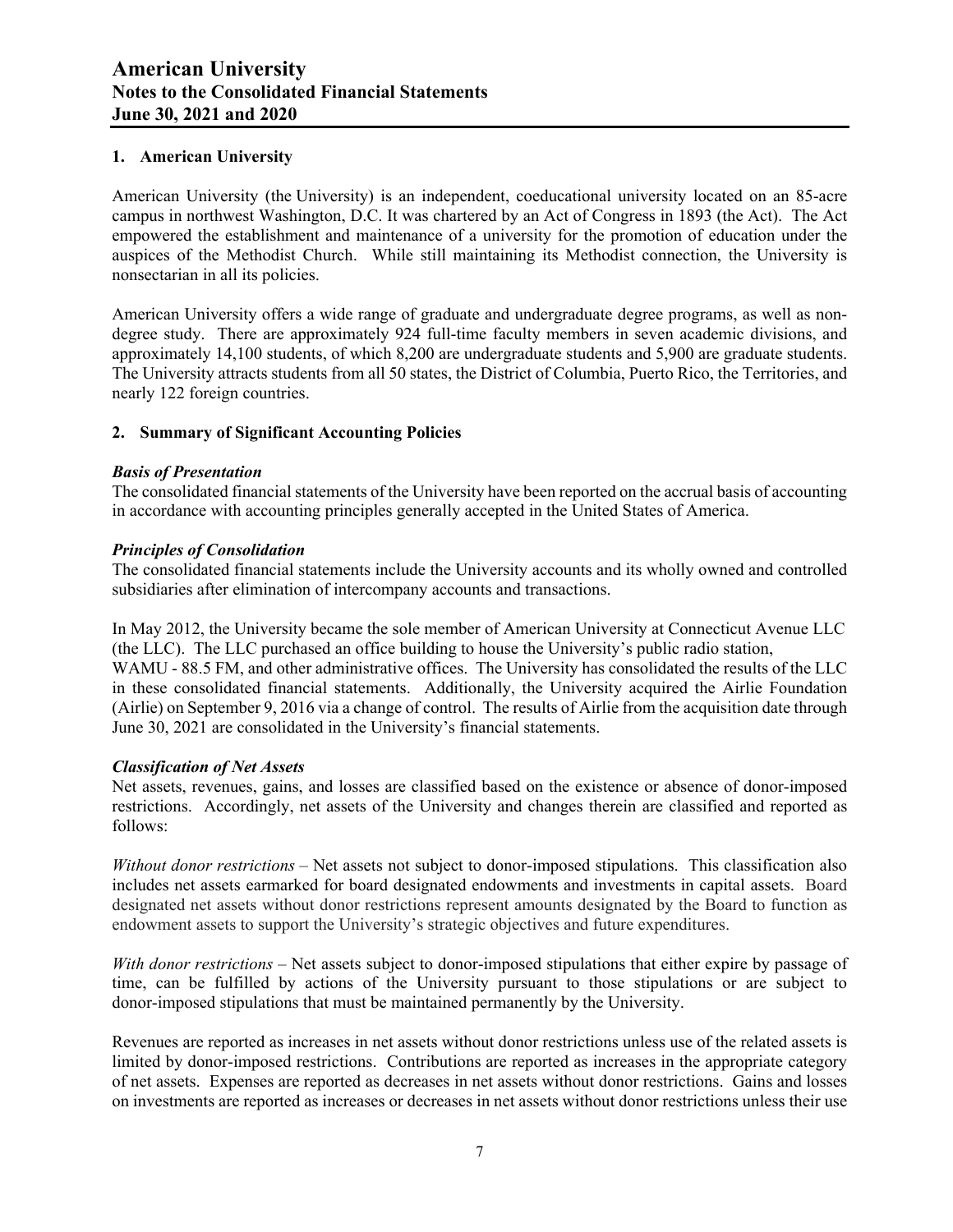is restricted by explicit donor stipulations or by law. Expirations of restrictions related to time or purpose recognized on net assets (i.e., the donor-stipulated purpose has been fulfilled and/or the stipulated time period has elapsed) are reported as reclassifications from net assets with donor restrictions to net assets without donor restrictions. Contributions with donor restrictions that expire simultaneously with the satisfaction of the specified conditions are reported as net assets without donor restrictions. Time or purpose restrictions on gifts to acquire long-lived assets are considered met in the period in which the assets are acquired or placed in service.

Non-operating activities represent transactions relating to the University's long-term investments and plant activities, including contributions to be invested by the University to generate a return that will support future operations, contributions to be received in the future or to be used for facilities and equipment and investment gains or losses.

#### *Reclassification of Prior Year Presentation*

Certain prior year amounts have been reclassified for consistency with the current year presentation. These reclassifications had no effect on the reported change in net assets.

#### *Use of Estimates*

The preparation of financial statements in conformity with generally accepted accounting principles requires management to make estimates and assumptions that affect: (1) the reported amounts of assets and liabilities; (2) disclosure of contingent assets and liabilities at the date of the financial statements; and (3) the reported amounts of revenues and expenses during the reporting period. Significant items subject to such estimates and assumptions are the allowance for uncollectible accounts, the value of alternative investments, the lease obligation, and the postretirement benefit obligation. Actual results could differ materially, in the near term, from the amounts reported.

#### *COVID-19 Pandemic*

The outbreak of the COVID-19 pandemic has caused domestic and global disruptions in operations for institutions of higher education. To protect the health and safety of the American University community in the 2020-2021 academic year, courses were primarily delivered online and only very limited on-campus housing was available for the 2020-2021 academic year. Additionally, the University invested in COVID-19 testing centers, personal protective equipment for essential staff and upgrades to University facilities. The financial impact of the pandemic was mitigated by a temporary suspension of employer contributions to the retirement plan (Note 11), executive compensation reductions, a one-week furlough for all faculty and staff and carefully controlling all University spending.

In 2020 and 2021, the United States government enacted the Coronavirus Aid, Relief and Economic Security Act, the Coronavirus Response and Relief Supplemental Appropriations Act, and the American Rescue Plan. These provided the University with \$32.5 million in federal grants, \$14.6 million was designated to provide direct financial aid to students and \$17.9 million to offset the University's COVID-19 expenses related to monitoring and suppression efforts as well as tuition and auxiliary revenue losses. As of June 30, 2021, the University distributed \$6.3 million in student financial aid. The remaining \$8.3 million will be distributed during fiscal year 2022.

The University achieved its goal of returning to full in-person instruction and residential experiences for the fall 2021 semester, while promoting the health and safety of our community, progressing our educational and research mission, and supporting the broader response to COVID-19 in the DC region. The long-term effect to the University of the COVID-19 pandemic depends on various factors, including, but not limited to, the effect on student enrollment, the effect on demand for University programs that involve travel or that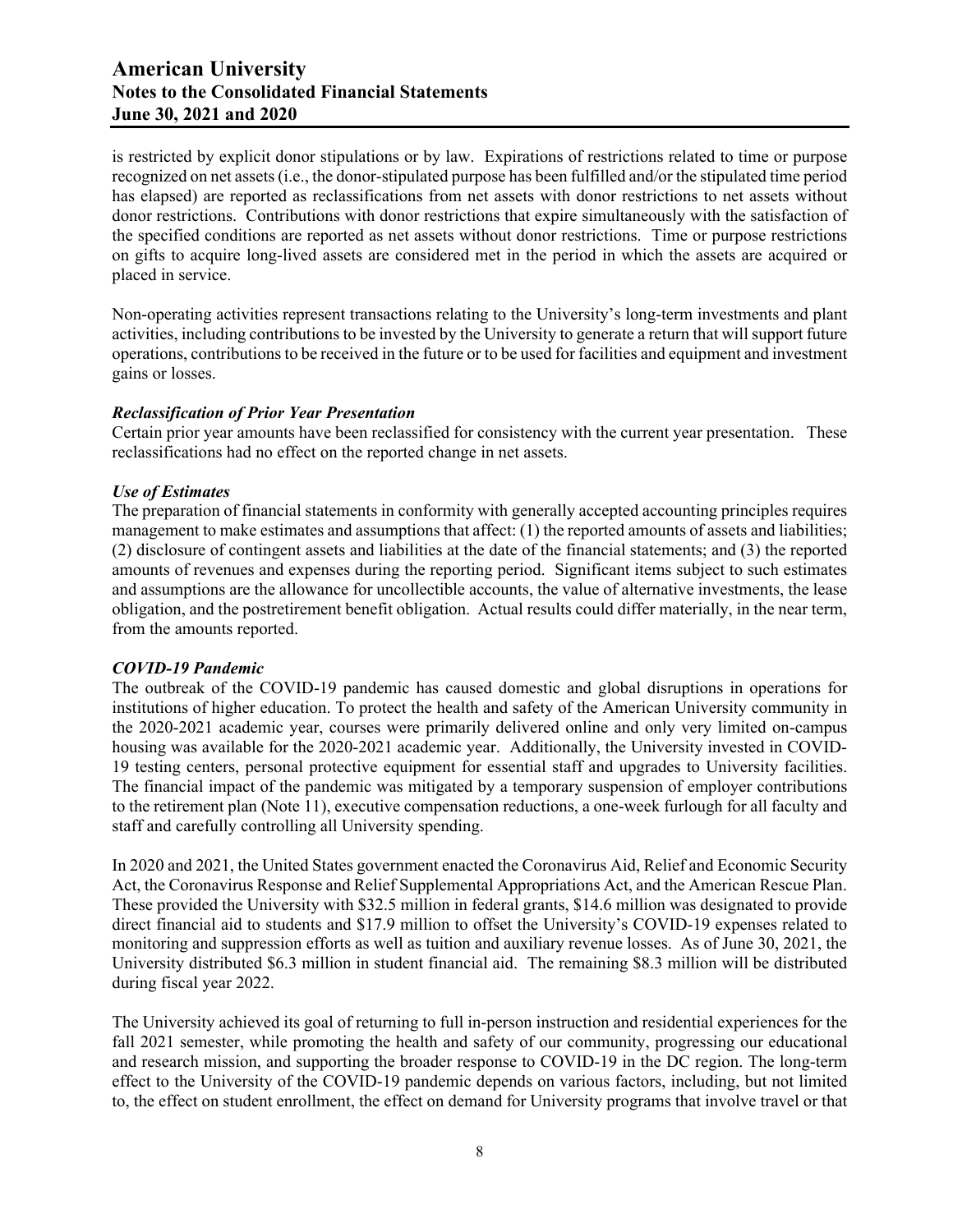have international connections, and the long-term effect on financial markets which have a direct impact on the returns and value of the University's investments. As of June 30, 2021, and through the date of these consolidated financial statements, the University evaluated its accounting estimates for any potential future impacts of the pandemic. While this evaluation did not result in a material effect to the University's consolidated financial statements as of June 30, 2021, future evaluations could result in a material effect depending on the eventual impact to the University of the pandemic in future periods.

#### *Accounting Pronouncements Adopted*

In August 2018, the FASB issued ASU 2018-14, Compensation-Retirement Benefits-Defined Benefit Plans-General (Subtopic 715-20). The amendments in this ASU removed certain disclosure requirements for employers that sponsor defined benefit pension or other postretirement plans including the disclosure related to the effects of a one-percentage-point change in assumed health care cost trend rates on the (a) aggregate of the service an interest cost components of the net periodic benefit costs, and (b) benefit obligation for postretirement health care benefits. There was no material impact on the University's consolidated financial statements as a result of this adoption.

In August 2018, the FASB issued ASU No. 2018-13, Fair Value Measurement: Disclosure Framework – Changes to the Disclosure Requirements for Fair Value Measurement (Topic 820). The new ASU eliminates, adds and modifies certain disclosure requirements related to fair value measurement. The University adopted ASU 2018-13 for the fiscal year ended June 30, 2021. There was no material impact on the University's financial statements as a result of this adoption.

In February 2016, the FASB issued ASU 2016-02, Leases (Topic 842) to increase transparency and comparability among organizations by recognizing lease assets and lease liabilities on the lessees' statement of financial position and disclosing key information about leasing arrangements for leases classified as operating leases under the previous GAAP. Under this update, lessees should recognize in the statement of financial position a liability to make lease payments and a right-of-use asset representing its right-to-use the underlying asset for the lease term.

The University adopted this standard as of July 1, 2020 using the modified retrospective approach. The University elected to apply certain practical expedients to implement the standard, which permit the University to not reassess whether any expired or existing contracts are or contain leases; the lease classification for any expired or existing leases; and the initial direct costs of any existing leases as of the effective date. The University also elected the practical expedients to combine lease and related non-lease components when transitioning its facilities leases, and to not recognize a right of use asset or liability for short-term contracts, which are those with a term of twelve months or less. The impact of the adoption in the University's financial statements resulted in \$7.4 million and \$7.4 million in right of use assets under operating leases and operating lease liabilities, respectively, as of July 1, 2020.

#### *Recent Accounting Pronouncements*

In June 2016, the FASB issued ASU 2016-13 Financial Instruments – Credit Losses (Topic 326) to provide financial statements users with more decision-useful information about the expected credit losses on financial instruments and other commitments to extend credit held by a reporting entity at each reporting date. The amendments replace the incurred loss impairment methodology in current GAAP with a methodology that reflects expected credit losses and requires consideration of a broader range of reasonable and supportable information to inform credit loss estimates. This guidance is effective for fiscal years beginning after December 15, 2020. Although early adoption is permitted, the University is evaluating the impact this will have on the consolidated financial statements beginning in fiscal year 2022.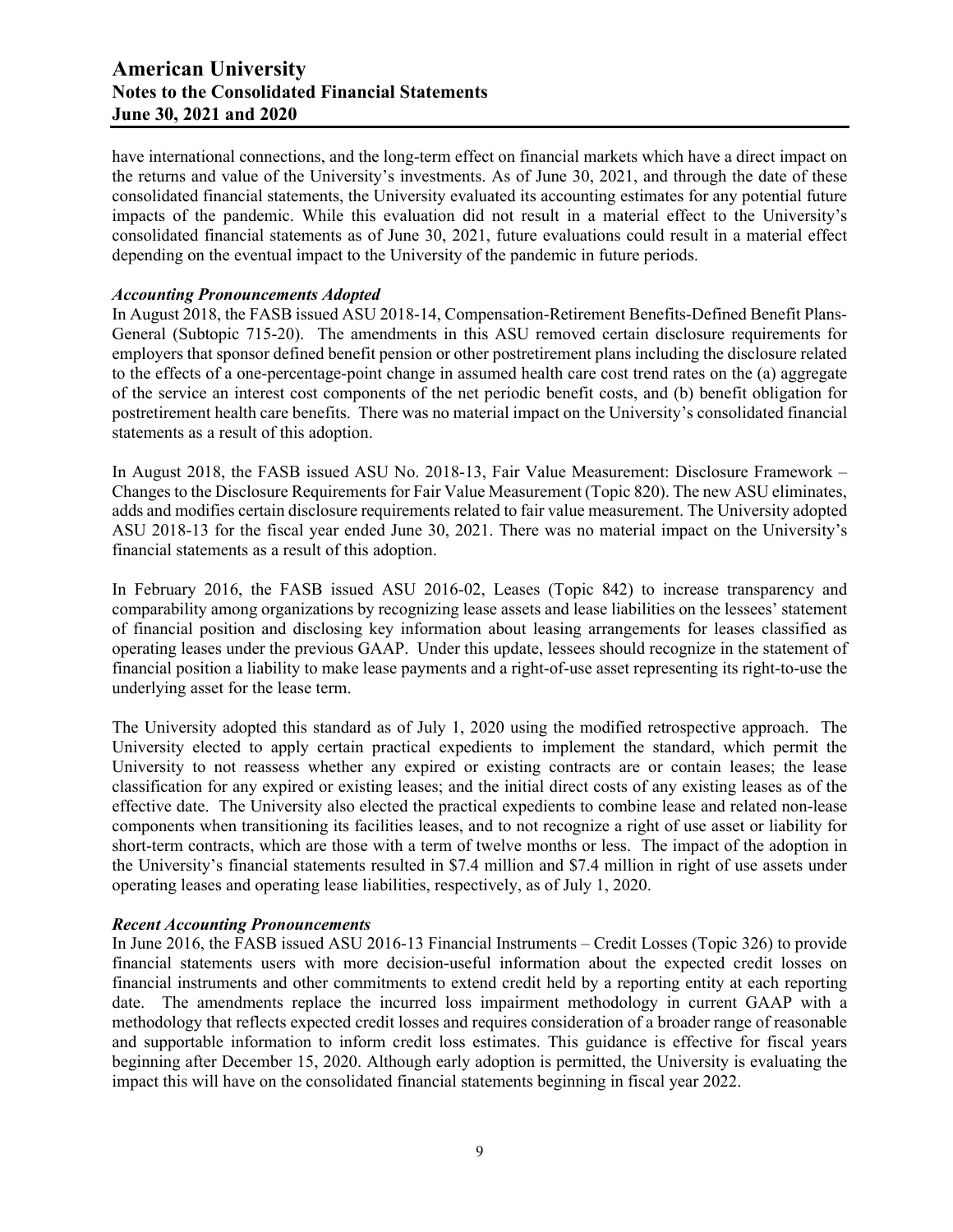In September 2020, the FASB issued ASU 2020-07 Not for Profit Entities (Topic 958) to improve financial reporting by providing new presentation and disclosure requirements about contributed nonfinancial assets for not-for-profit entities, including additional disclosure requirements for recognized contributed services. The amendment in this update should be applied on a retrospective basis and are effective for annual periods beginning after June 15, 2021. Although early adoption is permitted, the University is evaluating the impact this will have on the consolidated financial statements beginning in fiscal year 2022.

#### *Cash and Cash Equivalents*

Cash and cash equivalents include U.S. currency and highly liquid short-term interest-bearing marketable instruments with original maturities of three months or less from the initial purchase date.

The University places its cash and cash equivalents and investments in various financial institutions that are federally insured for \$250,000 and for \$500,000 under the Federal Depository Insurance Corporation Act (FDICA) and Securities Investor Protection Corporation (SIPC), respectively. At June 30, 2021, the aggregate balances were in excess of the insurance and therefore, bear some risk since they are not collateralized. The University has not experienced any losses on its cash and cash equivalents or investments to date as it relates to FDICA and SIPC insurance limits.

#### *Receivables*

Receivables consist of tuition and fee charges to students and auxiliary enterprises' sales and services, loans receivable primarily related to donor-structured loans and federal student financial aid programs including the corresponding accrued interest, and amounts due from federal, state and local governments, or private sources, in connection with reimbursement of allowable expenditures made pursuant to grants and contracts. Receivables are recorded net of estimated uncollectible amounts. The University reviews the individual receivables as well as the history of collectability to determine the collectible amount as of the date of the statement of financial position. Additionally, unsecured and secured university loans receivables are evaluated annually.

#### *Investments*

Investments are presented at fair value in the statement of financial position. Investments include endowment funds and university non-endowment funds. Endowment investment return included in operating revenues consists of annual amounts allocated for spending of endowment funds in accordance with the University's spending policy. The realized gains and losses, and the change in unrealized gains and losses are calculated using the average cost of investments. Gains and losses from investments of endowment funds are reported as non-operating revenues in the consolidated statements of activities. Investment return included in operating revenues consists primarily of interest and dividends from investments of nonendowment funds and unexpended plant funds. Additionally, the University has elected the policy that all short-term investments included within the investment portfolio are not cash equivalents and thus not included within cash and cash equivalents on the consolidated statement of cash flows.

Investments are valued based on quoted market price when available. The University has interests in alternative investments consisting of limited partnerships and limited liability companies. For these alternative investments, the University uses Net Asset Value ("NAV") as a practical expedient to determine fair value. Alternative investments are less liquid than the University's other investments. Furthermore, the investments held in these limited partnerships and limited liability companies, as well as certain investment securities held in mutual funds classified as equity securities, may include derivatives and certain private investments which do not trade on public markets and therefore may be subject to greater liquidity risk. See Note 7 for an explanation as to methodology for determining fair value.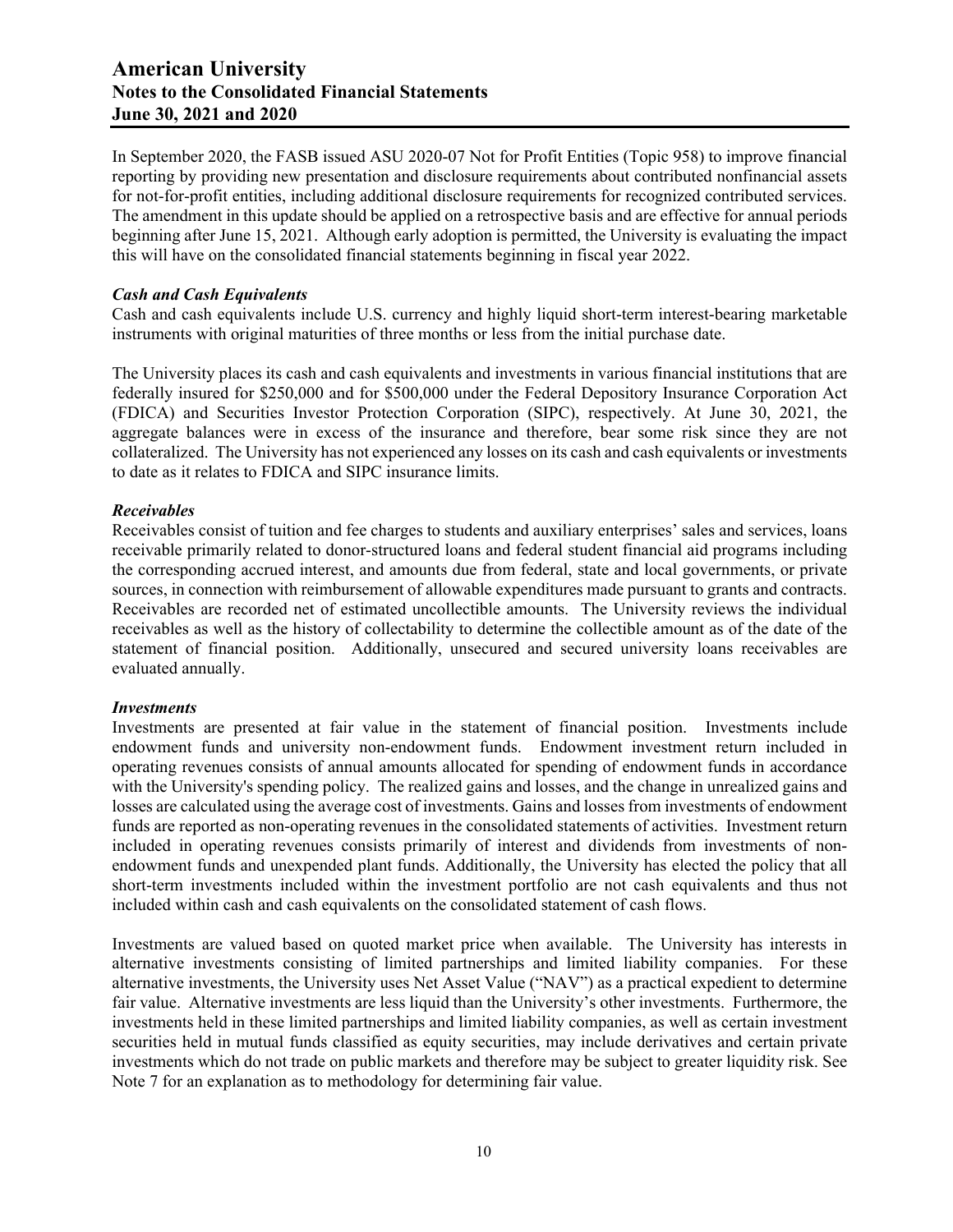Endowment investment return includes both the pooled endowment and separately managed endowments. The return is reported in endowment investment return and investment return net of endowment spending in the statement of activities. Investment return is accrued as earned and is reported net of management fees.

#### *Property, Plant, and Equipment, Net*

Property, plant, and equipment are stated at cost on the date of acquisition or at estimated fair value if acquired by gift including interest capitalized on related borrowings during the period of construction, less accumulated depreciation. Certain costs associated with the financing of plant assets are deferred and amortized over the terms of the financing. Depreciation of the University's plant assets is computed using the straight-line method over the asset's estimated useful life, generally over 50 years for buildings, 20 years for land improvements, 5 years for equipment, 10 years for library collections, and 50 years for art collections. The University's capitalization policy is to capitalize all fixed assets and collection items that have a cost of \$10,000 or more per unit and a useful life of two years or more.

## *Deferred Revenue and Contract Liabilities*

Deferred revenue and contract liabilities consists of amounts received by the University for tuition, housing and student fees, and exchange transactions with customers before the commencement of the contract terms or the performance obligations are satisfied. Deferred revenue related to tuition, housing and student fees was \$27.0 million and \$25.0 million in June 30, 2021 and 2020, respectively, and are recognized as revenue in the following fiscal year as performance obligations are satisfied. Contract liabilities from exchange transactions were approximately \$7.7 million and \$6.8 million in June 30, 2021 and 2020, respectively, and are recognized as revenue when the performance obligations are satisfied, typically in the following fiscal year.

## *Refundable Advances from the U.S. Government*

Funds provided by the United States Government under the Federal Perkins Loan Program are loaned to qualified students. The Federal Perkins Loan program was not reauthorized by the federal government in September 2017, and therefore, collected funds will be returned to the United States Government and the University proportionate to their original funding. Such funds are ultimately refundable to the government. Approximately 37% and 35% net tuition and fees revenue for the years ended June 30, 2021 and 2020, respectively, was funded by federal student financial aid programs (including loan, grant, and work-study programs).

#### *Tuition, Fees and Scholarships*

The University recognizes revenues from student tuition and fees within the fiscal year in which educational services are provided and the performance obligation is met. Students are billed upon registration and payment is due before the start of the term.

Tuition discounts in the form of scholarships, fellowship, and loans, including those funded by the endowment, research funds, and gifts, have been reported as a reduction of tuition revenues. Tuition and fees revenue is as follows for the years ended June 30, 2021 and 2020 (in thousands):

|                             | 2021       |    | 2020       |
|-----------------------------|------------|----|------------|
| Tuition and fees, gross     | 569,216    | -S | 611,311    |
| Less: Scholarship allowance | (172, 929) |    | (170, 187) |
| Tuition and fees            | 396.287    |    | 441.124    |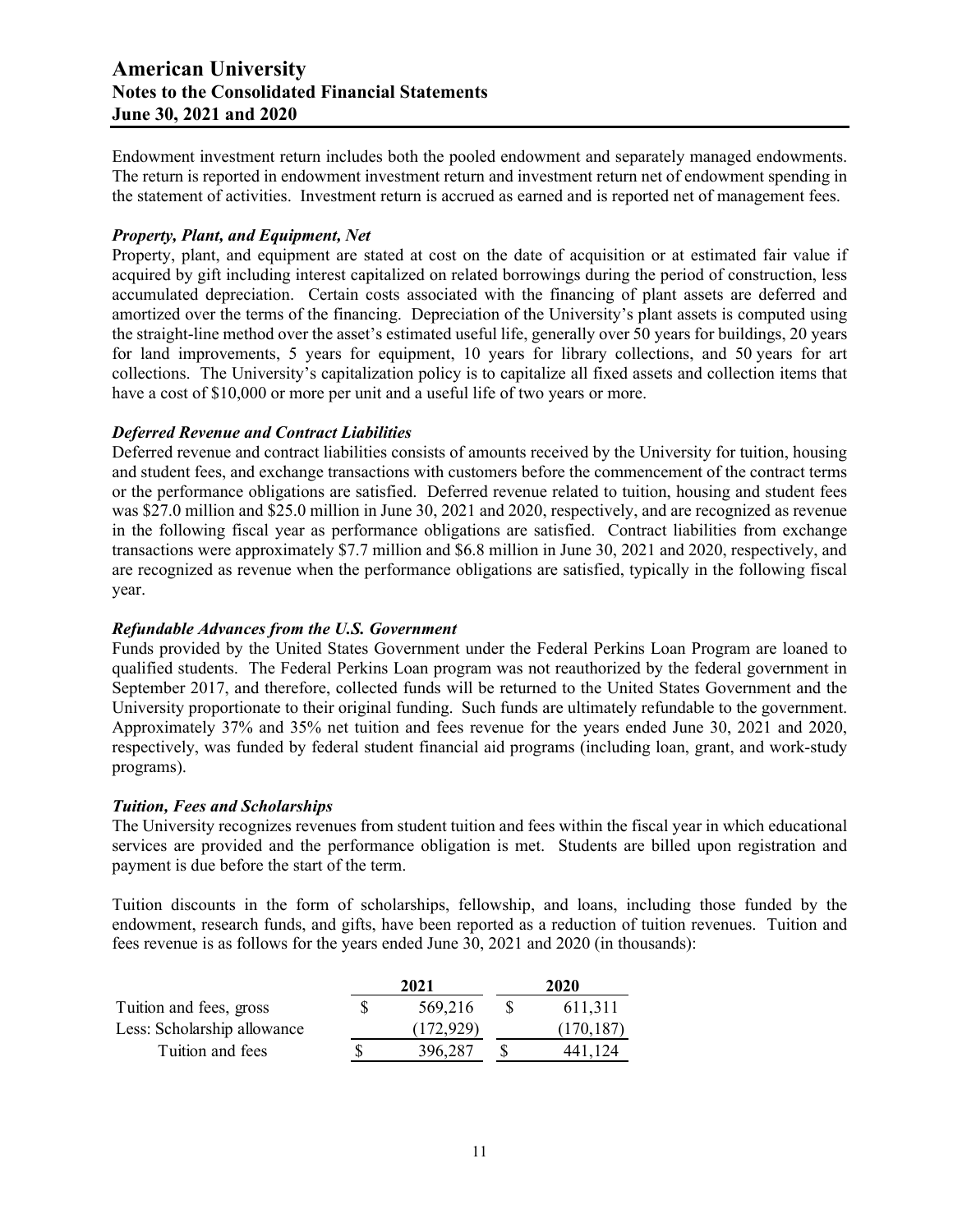#### *Grants and Contracts*

The University receives grants and contracts revenue from various governmental and private sources. The funding may represent a reciprocal transaction in exchange for an equivalent benefit in return, or it may be a nonreciprocal transaction in which the resources provided are for the benefit of the University, the funding organization's mission, or the public at large. The University considers the majority of its grants and contracts from governmental sources and private foundations to be nonreciprocal conditional contributions. The University recognizes revenues associated with these grants and contracts as the related costs are incurred in accordance with the terms of the grant agreements. All other grants and contracts are considered exchange transactions and the University recognizes revenue as performance obligations are satisfied.

Total grants and contracts revenue for the years ended June 30, 2021 and 2020 are as follows (in thousands):

|                      |   | 2021   | 2020 |        |  |  |
|----------------------|---|--------|------|--------|--|--|
| Governmental sources | S | 32,947 | S    | 25,070 |  |  |
| Private foundations  |   | 7,525  |      | 5,809  |  |  |
| Total contributions  |   | 40,472 |      | 30,879 |  |  |
|                      |   | 2021   |      | 2020   |  |  |
|                      |   |        |      |        |  |  |
| Governmental sources |   | 2,289  | S    | 4,387  |  |  |
| Private foundations  |   | 1,954  |      | 1,438  |  |  |

In addition, the University had remaining available award balances on federal and private conditional grants and contracts for sponsored projects of \$21.4 million and \$14.0 million as of June 30, 2021 and 2020, respectively. These award balances are not recognized as assets and will be recognized as revenue as the projects progress and conditions are met, generally as expenses are incurred.

#### *Indirect Cost Recovery*

Indirect costs recovered on federally sponsored programs are generally based on predetermined reimbursement rates negotiated with the University's cognizant federal agency, the Department of Health and Human Services. Indirect costs recovered on all other grants and contracts are based on rates negotiated with the respective sponsors. The University recognizes revenues for the recovery of indirect costs associated with these sponsored programs at the negotiated rates as the related direct costs are incurred.

#### *Auxiliary Enterprises*

The auxiliary enterprises revenue consists primarily of revenue received from students for housing and food services operations, parking revenue, corporate underwriting, and commercial property rental income. Students are billed for housing and food services upon registration and payment is due before the start of the term. Performance obligations for housing and dining services are delivered over the academic terms. Consequently, revenue from housing and dining services is recognized ratably as the performance obligations are satisfied. Revenues related to parking facilities and commercial property rental are recorded as the customer uses the space based on the terms of the contractual agreement.

#### *Contributions*

Contributions, including unconditional promises to give, are recognized as revenues in the period received. Conditional promises to give are not recognized until the conditions on which they depend are substantially met. Contributions of assets other than cash are recorded at their estimated fair value at the date of gift.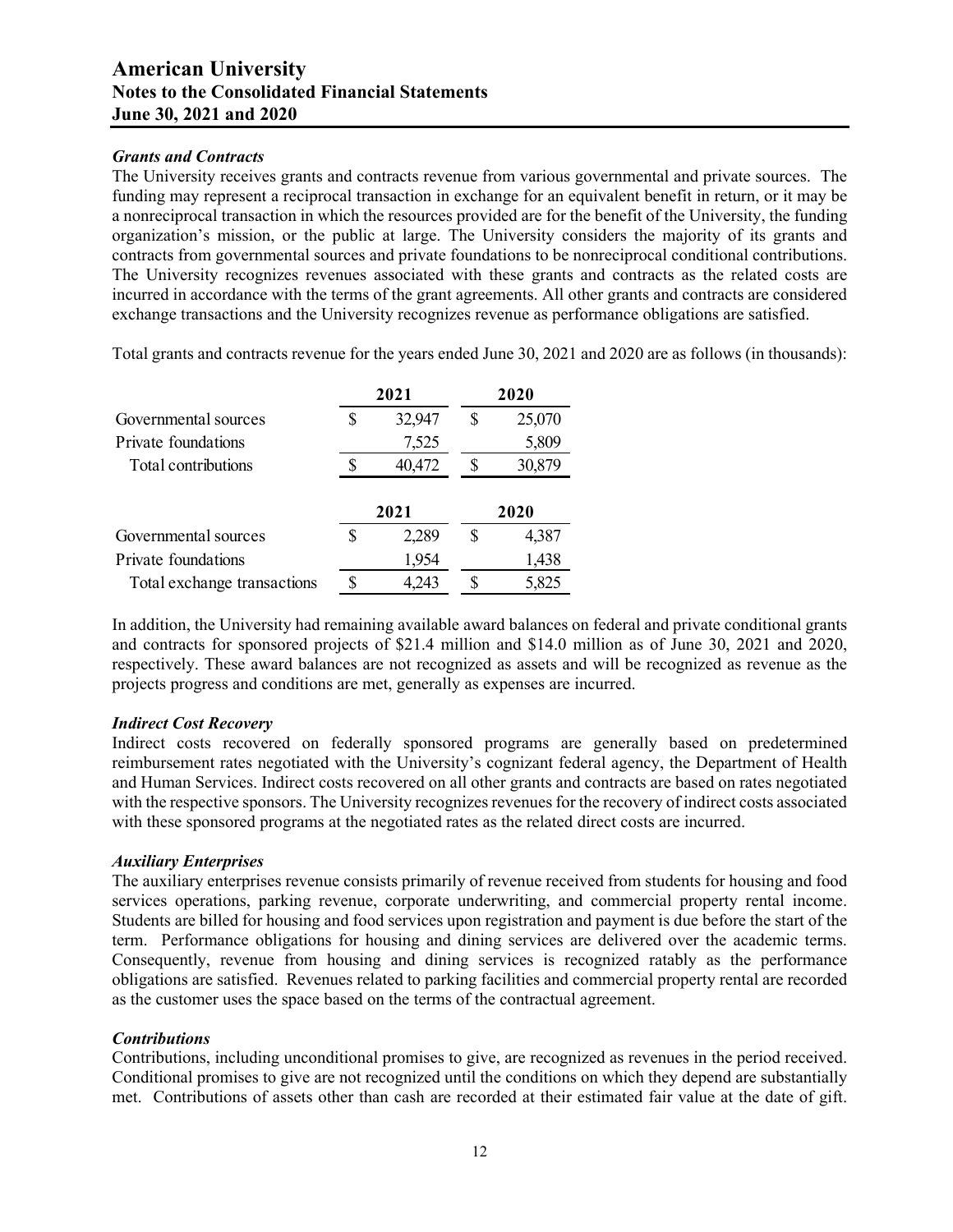Contributions to be received after one year are discounted at a rate commensurate with the risk involved. Amortization of the discount is recorded as contribution revenue. Allowance is made for uncollectible contributions based upon management's judgment and analysis of the creditworthiness of the donors, past collection experience, and other relevant factors.

#### *Income Taxes*

The University has been recognized by the Internal Revenue Service as exempt from federal income tax under Section  $501(c)(3)$  of the U.S. Internal Revenue Code, except for taxes on income from activities unrelated to its exempt purpose. Such activities resulted in no net taxable income in the years ended June 30, 2021 and 2020.

The Airlie Foundation, a subsidiary acquired by the University in September 2016, remains a taxable nonstock corporation and is taxed as a C-Corporation and uses the liability method of accounting for income taxes. Accordingly, deferred tax assets and liabilities are determined based on the difference between the financial statement and tax basis of assets and liabilities, using enacted tax rates in effect for the year in which the differences are expected to reverse. Income tax expense is the tax payable or refundable for the period plus or minus the change during the period in deferred tax assets and liabilities. The University's policy is to record interest and penalties as an increase in income taxes payable and corresponding increase to income tax expense. No penalties or interest have been recorded for the year ended June 30, 2021 or 2020.

## **3. Liquidity**

The University strategically manages its fiscal assets to ensure adequate liquidity to meet its operating needs and other contractual commitments, while also maximizing the investment of its available funds. In addition to financial assets available in the next twelve months, the University anticipates collecting sufficient revenue to cover general expenditures not covered by donor-restricted resources. Additionally, the University has commercial paper facilities available to provide additional liquidity should unanticipated needs arise.

As of June 30, 2021, and 2020, the following financial assets and liquidity resources could readily be made available within one year (in thousands):

|                                                | 2021          |    | 2020    |
|------------------------------------------------|---------------|----|---------|
| Financial assets and liquidity resources:      |               |    |         |
| Cash and cash equivalents                      | \$<br>83,125  | -S | 81,913  |
| Accounts and University loans receivable, net  | 27,597        |    | 36,710  |
| Contributions receivable, net                  | 6,744         |    | 13,360  |
| Non-Endowment Investments                      | 430,152       |    | 259,318 |
| Financial assets and liquidity resources       | 547,618       |    | 391,301 |
| available within one year                      |               |    |         |
| Other liquidity resources:                     |               |    |         |
| Commercial Paper                               | 125,000       |    | 125,000 |
|                                                |               |    |         |
| Total financial assets and liquidity resources | \$<br>672.618 | S  | 516.301 |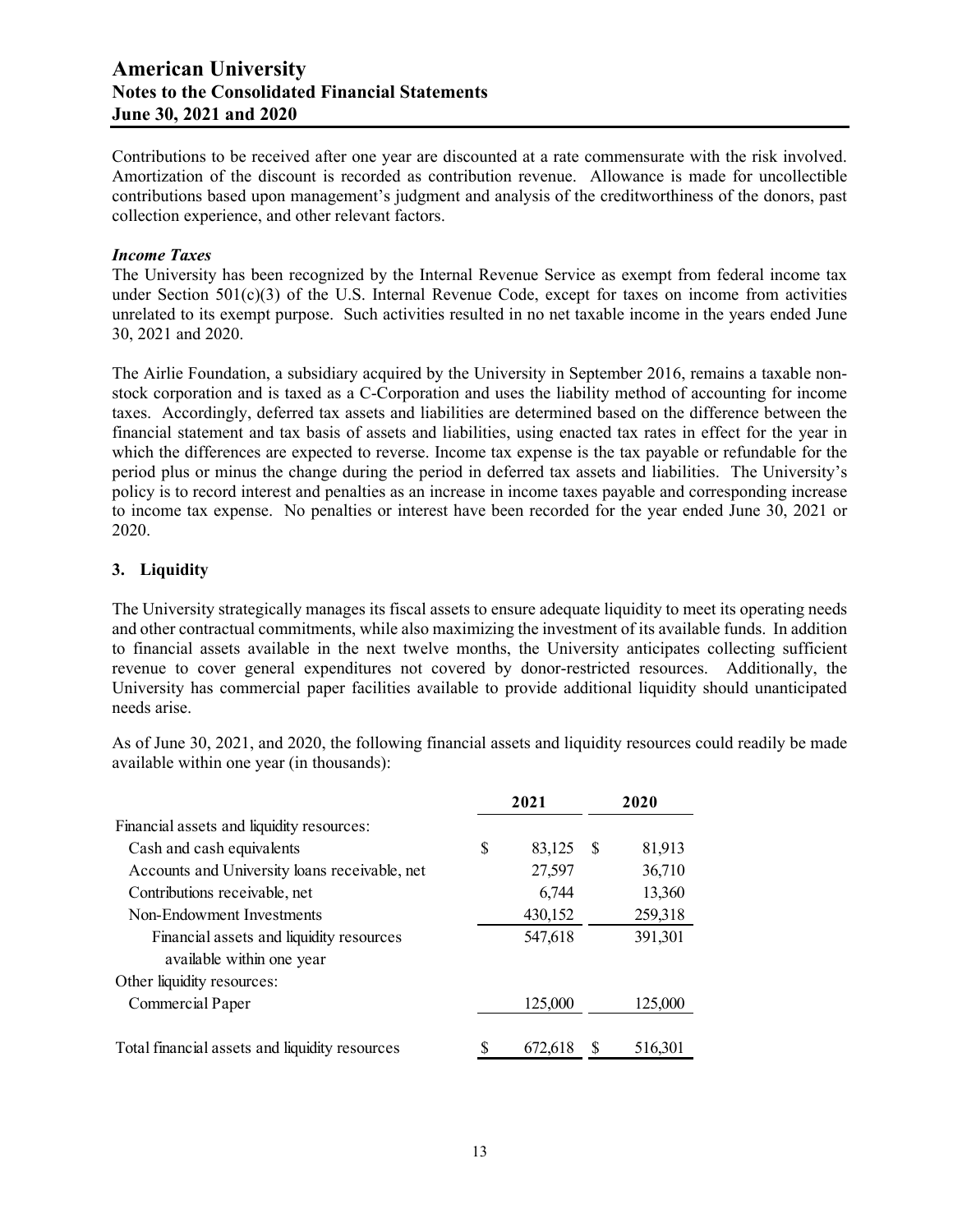The University also has Board Designated funds of \$458,319 and \$382,657 at June 30, 2021 and 2020, respectively. These represent unrestricted operating funds that have been internally designated by the University. These could be liquidated over time, if necessary, to support operations.

#### **4. Accounts and University Loans Receivable, Net**

Accounts and loans receivable, net, at June 30, 2021 and 2020 are as follows (in thousands):

|                                                     | 2021         |   | 2020    |
|-----------------------------------------------------|--------------|---|---------|
| Accounts receivable                                 |              |   |         |
| Student                                             | \$<br>15,791 | S | 21,219  |
| Grants, contracts, and other                        | 27,603       |   | 23,655  |
| Accrued interest                                    | 784          |   | 739     |
| Student loans                                       | 5,788        |   | 7,031   |
|                                                     | 49,966       |   | 52,644  |
| Less allowance for uncollectible accounts and loans | (3,596)      |   | (2,586) |
|                                                     | 46,370       |   | 50,058  |

At June 30, 2021 and 2020, the University had an outstanding student loans receivable balance in the amount of \$5.8 million and \$7.0 million, respectively. Management does not believe it has significant exposure to credit risk related to the federal student financial aid programs as these accounts receivable amounts are backed by the U.S. Government. Additionally, management has considered the credit and market risk associated with all other outstanding balances and believes the recorded cost of these loans approximates fair market value at June 30, 2021 and 2020.

#### **5. Contributions Receivable, Net**

As of June 30, 2021 and 2020, unconditional promises to give were as follows (in thousands):

|                                      |    | 2021     | 2020 |          |  |
|--------------------------------------|----|----------|------|----------|--|
| Amounts due in:                      |    |          |      |          |  |
| Less than one year                   | \$ | 11,755   | S    | 13,360   |  |
| One year to five years               |    | 15,513   |      | 10,364   |  |
| Over five years                      |    | 1,555    |      | 1,375    |  |
|                                      |    | 28,823   |      | 25,099   |  |
| Less unamortized discount            |    | (2, 483) |      | (1,862)  |  |
| Less allowance for doubtful accounts |    | (6, 113) |      | (7, 144) |  |
|                                      | S  | 20,227   |      | 16,093   |  |

Contributions receivable over more than one year are discounted at rates ranging from 3.0% to 6.5%. New contributions received during the years ended June 30, 2021 and 2020 were assigned a discount rate which is commensurate with the market and credit risk involved.

As of June 30, 2021, and 2020, the University had also received bequest intentions and conditional promises to give of \$10 million and \$4.6 million, respectively. These intentions to give are not recognized as assets.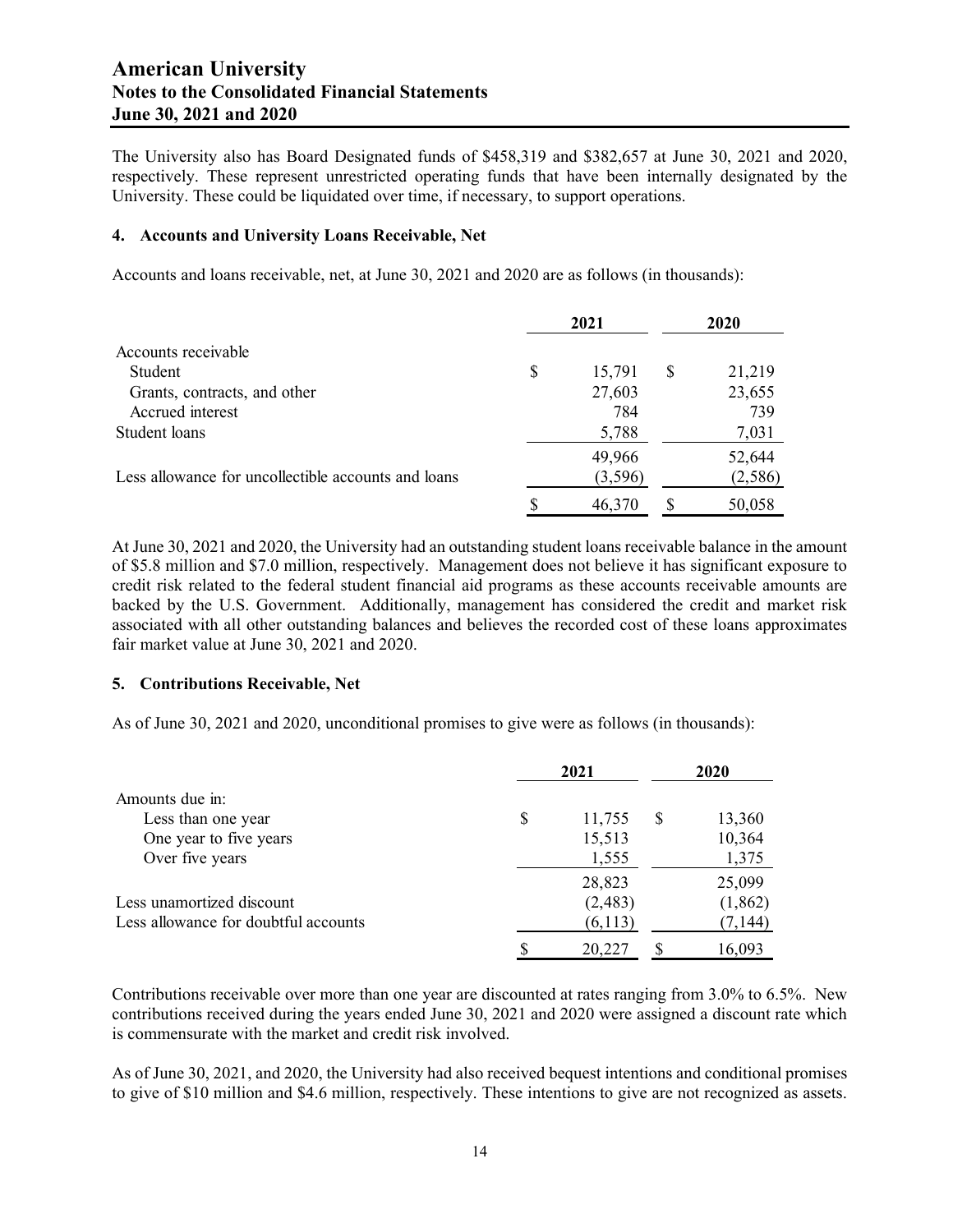If the bequests are received, they will generally be restricted for specific purposes stipulated by the donors, primarily endowments for faculty support, scholarships, or general operating support of a particular department of the University. Conditional promises to give are recognized as contributions when the donorimposed conditions are substantially met.

#### **6. Property, Plant, and Equipment, Net**

Property, plant, and equipment and related accumulated depreciation and amortization at June 30, 2021 and 2020, are as follows (in thousands):

|                                                |   | 2021      |    | 2020      |
|------------------------------------------------|---|-----------|----|-----------|
| Land and improvements                          | S | 55,799    | S  | 55,799    |
| <b>Buildings</b>                               |   | 1,163,497 |    | 1,035,715 |
| Equipment                                      |   | 136,556   |    | 132,212   |
| Construction in progress                       |   | 21,696    |    | 128,342   |
| Library and art collections                    |   | 183,628   |    | 179,221   |
|                                                |   | 1,561,176 |    | 1,531,289 |
| Less accumulated depreciation and amortization |   | (658,908) |    | (617,783) |
|                                                |   | 902.268   | \$ | 913,506   |

Construction in progress at June 30, 2021 and 2020 relates to building improvements and renovations.

For the years ended June 30, 2021 and 2020, depreciation expense was approximately \$44.5 million and \$42.4 million, respectively.

#### **7. Fair Value Measurements**

The University determines fair value in accordance with fair value measurement accounting standards. These standards establish a framework for measuring fair value, a fair value hierarchy based on the observability of inputs used to measure fair value, and disclosure requirements for fair value measurements. Financial assets and liabilities are classified and disclosed in one of the following three categories based on the lowest level input that is significant to the fair value measurement in its entirety:

Level 1: Quoted prices (unadjusted) in active markets for identical assets and liabilities.

Level 2: Inputs other than Level 1, that are observable either directly or indirectly, such as quoted prices for similar assets or liabilities, quoted prices in markets that are not active; or inputs that are observable or can be corroborated by observable market data for substantially the same term of the assets or liabilities.

Level 3: Unobservable inputs that are supported by little or no market activity and are significant to the fair value of the assets or liabilities.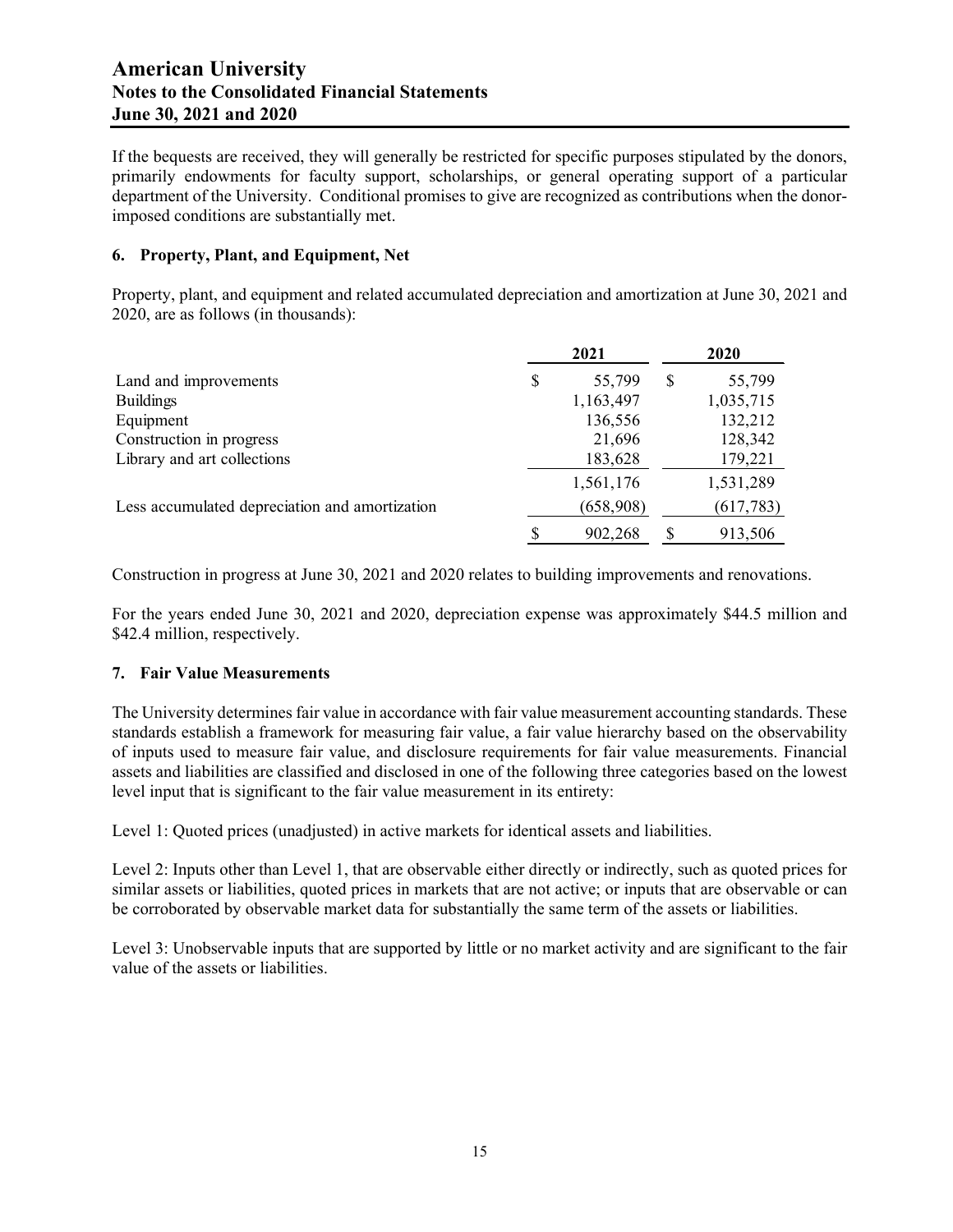## *Assets and Liabilities Measured at Fair Value*

The following table displays the carrying value and estimated fair value of the University's financial instruments as of June 30, 2021 (in thousands):

|                                        |    | <b>Ouoted Prices in</b><br><b>Active Markets for</b><br><b>Identical Assets</b><br>(Level 1) | Significant<br>Other<br>Observable<br>(Level 2) |        | Significant<br>Unobservable<br>Inputs<br>(Level 3) |                              | <b>Net Asset</b><br>Value (NAV)<br>as Practical<br><b>Expedient</b> |         | <b>Total</b><br><b>Fair Value</b><br>as of<br>June 30, 2021 |           |
|----------------------------------------|----|----------------------------------------------------------------------------------------------|-------------------------------------------------|--------|----------------------------------------------------|------------------------------|---------------------------------------------------------------------|---------|-------------------------------------------------------------|-----------|
| Assets                                 |    |                                                                                              |                                                 |        |                                                    |                              |                                                                     |         |                                                             |           |
| Investments                            |    |                                                                                              |                                                 |        |                                                    |                              |                                                                     |         |                                                             |           |
| Cash and Short Term Investments        | \$ | 33,950                                                                                       | \$                                              |        | S                                                  | $\overline{\phantom{a}}$     | S                                                                   |         | S                                                           | 33,950    |
| Equity - Corporate Stocks              |    | 249,139                                                                                      |                                                 |        |                                                    |                              |                                                                     |         |                                                             | 249,139   |
| Equity - Domestic Funds                |    | 128,366                                                                                      |                                                 |        |                                                    |                              |                                                                     | 4,659   |                                                             | 133,025   |
| Equity - International Stocks          |    | 98,903                                                                                       |                                                 |        |                                                    | $\overline{\phantom{a}}$     |                                                                     |         |                                                             | 98,903    |
| Equity - International Funds           |    | 125,279                                                                                      |                                                 |        |                                                    |                              |                                                                     |         |                                                             | 125,279   |
| Equity - Hedge Funds                   |    |                                                                                              |                                                 |        |                                                    |                              |                                                                     | 186,316 |                                                             | 186,316   |
| Equity - Real Asset Funds              |    | 2,835                                                                                        |                                                 |        |                                                    |                              |                                                                     | 45,640  |                                                             | 48,475    |
| Equity - Private Equity Funds          |    |                                                                                              |                                                 |        |                                                    | $\overline{\phantom{a}}$     |                                                                     | 157,357 |                                                             | 157,357   |
| Fixed Income - Corporate Bonds         |    |                                                                                              |                                                 | 73,310 |                                                    | $\qquad \qquad \blacksquare$ |                                                                     |         |                                                             | 73,310    |
| Fixed Income - Government Agency Bonds |    |                                                                                              |                                                 | 12,707 |                                                    |                              |                                                                     |         |                                                             | 12,707    |
| Fixed Income - International Bonds     |    |                                                                                              |                                                 | 20     |                                                    | $\overline{\phantom{a}}$     |                                                                     |         |                                                             | 20        |
| Fixed Income - Treasury Securities     |    | 16,594                                                                                       |                                                 |        |                                                    |                              |                                                                     |         |                                                             | 16,594    |
| Fixed Income - Domestic Bond Funds     |    | 178,025                                                                                      |                                                 | 52     |                                                    |                              |                                                                     | 538     |                                                             | 178,615   |
| Deposits with trustees                 |    | 164                                                                                          |                                                 |        |                                                    |                              |                                                                     |         |                                                             | 164       |
| Interest in perpetual trust            |    |                                                                                              |                                                 |        |                                                    | 25,434                       |                                                                     |         |                                                             | 25,434    |
| Total assets at fair value             | S  | 833,255                                                                                      | \$                                              | 86,089 | S                                                  | 25,434                       | \$                                                                  | 394,510 | S                                                           | 1,339,288 |

The following table displays the carrying value and estimated fair value of the University's financial instruments as of June 30, 2020 (in thousands):

|                                        |   | <b>Ouoted Prices in</b><br><b>Active Markets for</b><br><b>Identical Assets</b><br>(Level 1) | Significant<br>Other<br>Observable<br>(Level 2) | Significant<br>Unobservable<br><b>Inputs</b><br>(Level 3) |                          | <b>Net Asset</b><br>Value (NAV)<br>as Practical<br><b>Expedient</b> |         |   |         | Total<br>as of |  | <b>Fair Value</b><br>June 30, 2020 |
|----------------------------------------|---|----------------------------------------------------------------------------------------------|-------------------------------------------------|-----------------------------------------------------------|--------------------------|---------------------------------------------------------------------|---------|---|---------|----------------|--|------------------------------------|
| Assets                                 |   |                                                                                              |                                                 |                                                           |                          |                                                                     |         |   |         |                |  |                                    |
| Investments                            |   |                                                                                              |                                                 |                                                           |                          |                                                                     |         |   |         |                |  |                                    |
| Cash and Short Term Investments        | S | 29,979                                                                                       | \$                                              | S                                                         |                          | S                                                                   |         | S | 29,979  |                |  |                                    |
| Equity - Corporate Stocks              |   | 170,837                                                                                      |                                                 |                                                           |                          |                                                                     |         |   | 170,837 |                |  |                                    |
| Equity - Domestic Funds                |   | 66,292                                                                                       |                                                 |                                                           |                          |                                                                     | 3,310   |   | 69,602  |                |  |                                    |
| Equity - International Stocks          |   | 82,253                                                                                       |                                                 |                                                           | $\overline{\phantom{a}}$ |                                                                     |         |   | 82,253  |                |  |                                    |
| Equity - International Funds           |   | 65,001                                                                                       |                                                 |                                                           |                          |                                                                     |         |   | 65,001  |                |  |                                    |
| Equity - Hedge Funds                   |   |                                                                                              |                                                 |                                                           |                          |                                                                     | 158,776 |   | 158,776 |                |  |                                    |
| Equity - Real Asset Funds              |   | 2,096                                                                                        |                                                 |                                                           |                          |                                                                     | 42,714  |   | 44,810  |                |  |                                    |
| Equity - Private Equity Funds          |   |                                                                                              |                                                 |                                                           |                          |                                                                     | 93,515  |   | 93,515  |                |  |                                    |
| Fixed Income - Corporate Bonds         |   |                                                                                              | 74,463                                          |                                                           |                          |                                                                     |         |   | 74,463  |                |  |                                    |
| Fixed Income - Government Agency Bonds |   |                                                                                              | 30,200                                          |                                                           |                          |                                                                     |         |   | 30,200  |                |  |                                    |
| Fixed Income - International Bonds     |   |                                                                                              | 30                                              |                                                           |                          |                                                                     |         |   | 30      |                |  |                                    |
| Fixed Income - Treasury Securities     |   | 15,550                                                                                       |                                                 |                                                           |                          |                                                                     |         |   | 15,550  |                |  |                                    |
| Fixed Income - Domestic Bond Funds     |   | 126,414                                                                                      | 69                                              |                                                           |                          |                                                                     | 540     |   | 127,023 |                |  |                                    |
| Deposits with trustees                 |   | 164                                                                                          |                                                 |                                                           |                          |                                                                     |         |   | 164     |                |  |                                    |
| Interest in perpetual trust            |   |                                                                                              |                                                 |                                                           | 20,556                   |                                                                     |         |   | 20,556  |                |  |                                    |
| Total assets at fair value             | S | 558,586                                                                                      | \$<br>104,762                                   | S                                                         | 20,556                   | \$                                                                  | 298,855 | S | 982,759 |                |  |                                    |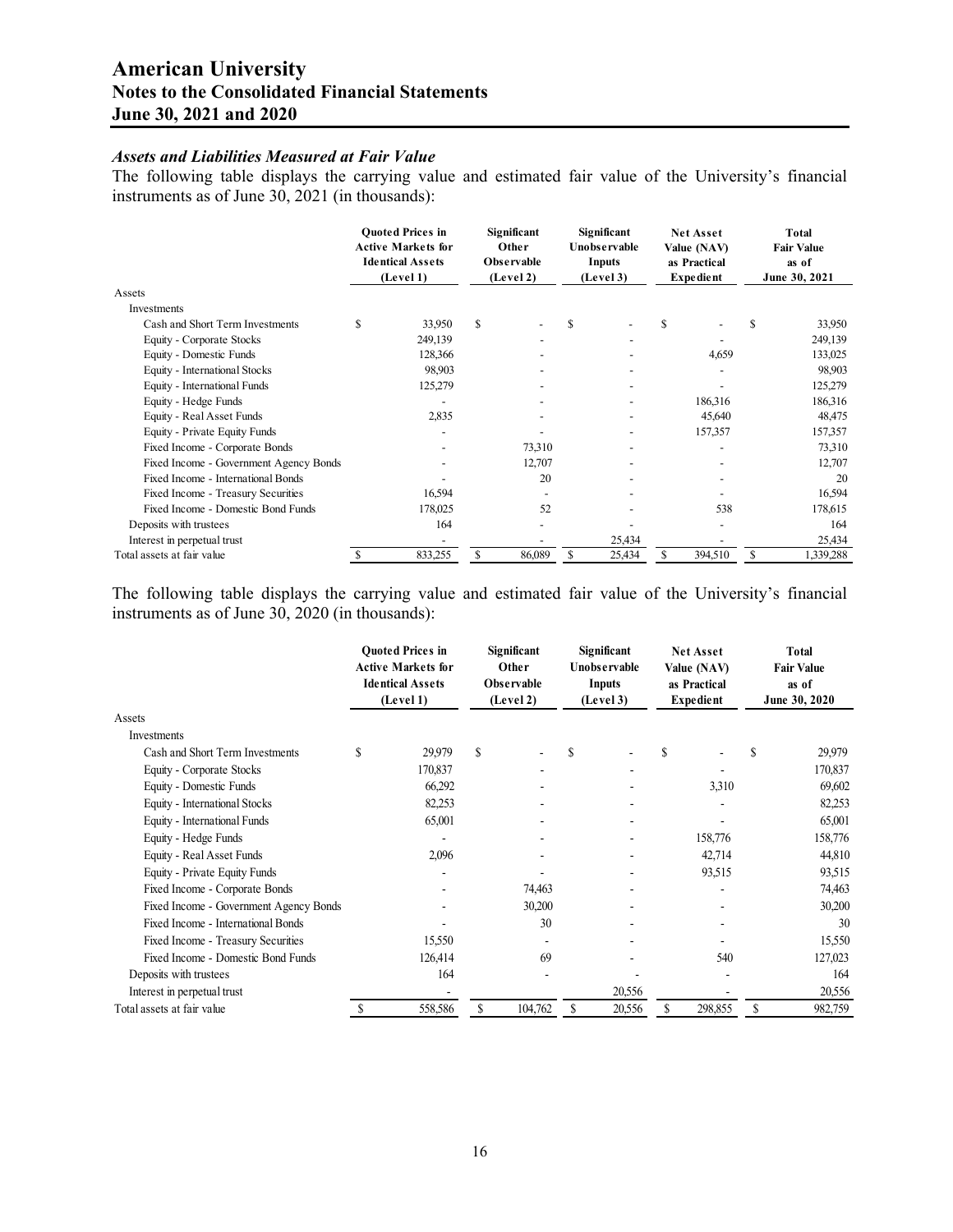The University determines a valuation estimate based on techniques and processes which have been reviewed for propriety and consistency with consideration given to asset type and investment strategy. In addition, the funds and fund custodians may also use established procedures for determining the fair value of securities which reflect their own assumptions. Management makes best estimates based on information available. The following estimates and assumptions were used to determine the fair value of the financial instruments listed above:

 Short Term Investments – Short term investments are priced using quoted prices in active markets and are classified as Level 1.

 Equity Investments – Equity investments consist of, but are not limited to separate accounts, common trust funds and hedge funds. These assets consist of both publicly traded and privately held funds.

o Publicly traded securities – These investments consist of domestic and foreign equity holdings. Securities traded on active exchanges are priced using unadjusted market quotes for identical assets and are classified as Level 1. Securities that are traded infrequently or that have comparable traded assets are priced using available quotes and other market data that are observable and are classified as Level 2.

 $\circ$  Privately held funds – These investments consist of domestic, international, hedge, real asset, and private equity funds which are privately held. The valuations of the funds are calculated by the investment managers based on valuation techniques that take into account the market value of the underlying assets to arrive at a net asset value or interest in the fund shares. The investment shares or ownership interests in these funds may not be readily redeemable. If an active market exists for the fund and shares are redeemable at net asset value, these investments are classified as Level 2. In the absence of readily determinable fair value, those investments are valued using NAV as the practical expedient as outlined in ASU 2015-07, Fair Value Measurement (Topic 820): Disclosures for Investments in Certain Entities that Calculate NAV per Share (or its Equivalent). Investments in such funds do carry certain risks including lack of regulatory oversight, interest rate risk and market risk.

 Fixed Income Investments – Fixed income securities include, but are not limited to, U.S. Treasury issues, U.S. Government Agency issues, corporate debt, and domestic and international bond funds. Fixed income security assets are valued using quoted prices in active markets and are classified as Level 1. Fixed income securities valued using quoted prices for similar securities or using pricing models based on observable market inputs are classified as Level 2. For investments in private bond funds, NAV as the practical expedient is used as fair value.

 Deposits with Trustees - Deposits with trustees consist of debt service funds and the unexpended proceeds of certain bonds payable. These funds are invested in short term, highly liquid securities and will be used for construction of, or payment of debt service on, certain facilities. These deposits are classified as Level 1.

 Interest in Perpetual Trust - Beneficial interest in perpetual trust held by third parties are valued using the fair value of the trust assets. The trust assets are priced using unadjusted market quotes. Based on the terms of the existing agreement, the University must retain the assets in perpetuity. Therefore, they are classified as Level 3.

The methods described above may produce a fair value calculation that may not be indicative of net realizable value or reflective of future fair values. Furthermore, while the University believes its valuation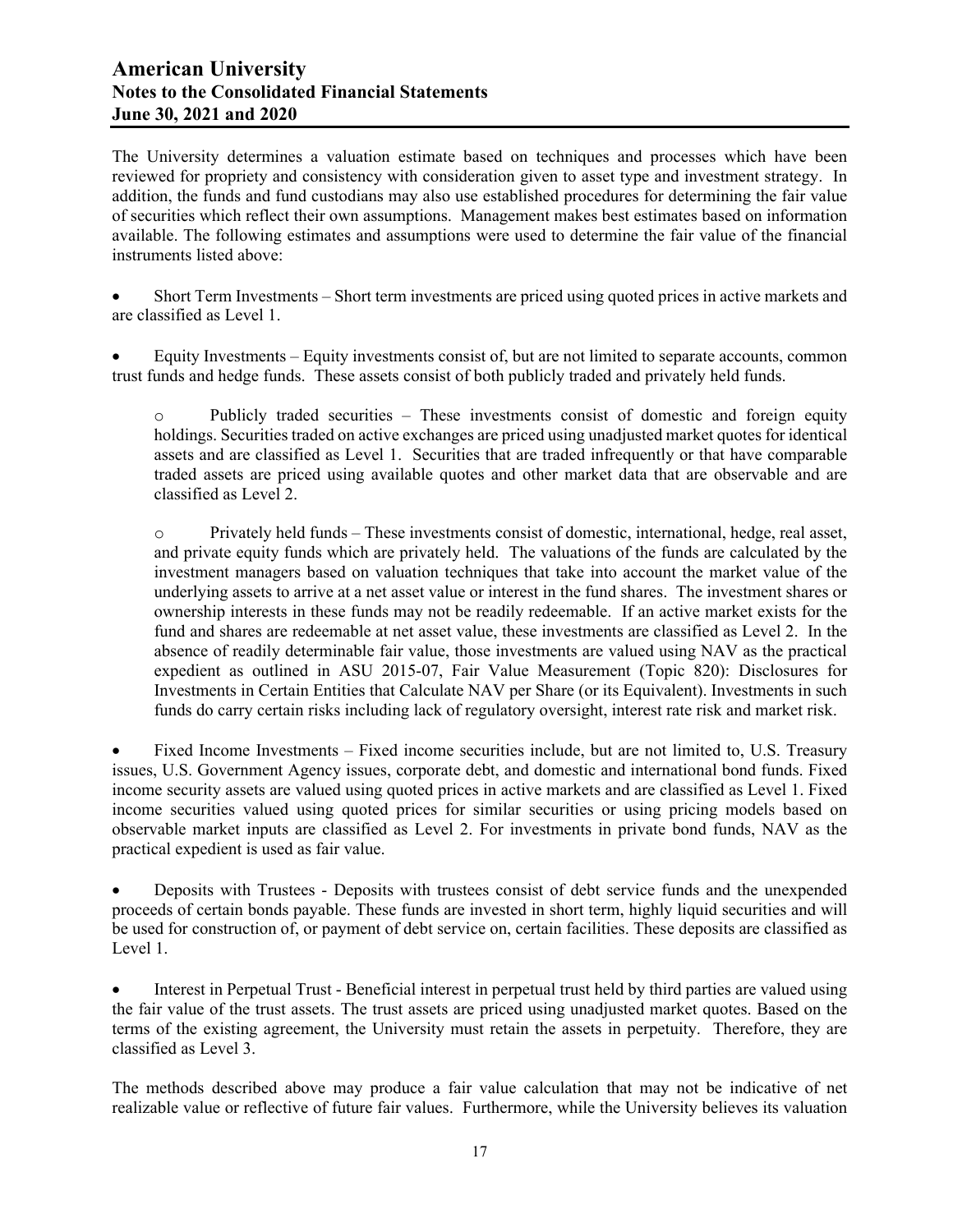methods are appropriate and consistent with other market participants, the use of different methodologies or assumptions to determine the fair value of certain financial instruments could result in a different estimate of fair value at the reporting date.

#### *Changes in Level 3 Assets*

The following table is a roll-forward of the statement of financial position amounts for financial instruments classified by the University within Level 3 of the fair value hierarchy defined above for the years ended June 30, 2021 and 2020 (in thousands):

|                                                                                                                                                         |   | 2021   | 2020          |        |  |
|---------------------------------------------------------------------------------------------------------------------------------------------------------|---|--------|---------------|--------|--|
| Beginning Balance at July 1                                                                                                                             | S | 20,556 | S             | 19,708 |  |
| Total gains or losses (realized/unrealized) included in earnings                                                                                        |   | 4,878  |               | 848    |  |
| Purchases, issuances, sales and settlements                                                                                                             |   |        |               |        |  |
| Purchases                                                                                                                                               |   |        |               |        |  |
| <i>Issuances</i>                                                                                                                                        |   |        |               |        |  |
| <b>Sales</b>                                                                                                                                            |   |        |               |        |  |
| <b>Settlements</b>                                                                                                                                      |   |        |               |        |  |
| Transfers into level 3                                                                                                                                  |   |        |               |        |  |
| Transfers out of level 3                                                                                                                                |   |        |               |        |  |
| Ending Balance at June 30                                                                                                                               |   | 25.434 | <sup>\$</sup> | 20,556 |  |
| Total gains or losses for the year included in<br>earnings attributable to the change in unrealized<br>gains or losses relating to assets still held at |   |        |               |        |  |
| period end                                                                                                                                              |   | 4.878  |               | 848    |  |

Transfers into and out of Level 3 are typically the result of a change in the availability and the ability to observe market data which is considered a significant valuation input required by various models. Generally, as markets evolve, the data required to support valuations becomes more widely available and observable. There were no significant transfers between Levels 1 and 2 or between Level 3 for the year ended June 30, 2021 and 2020.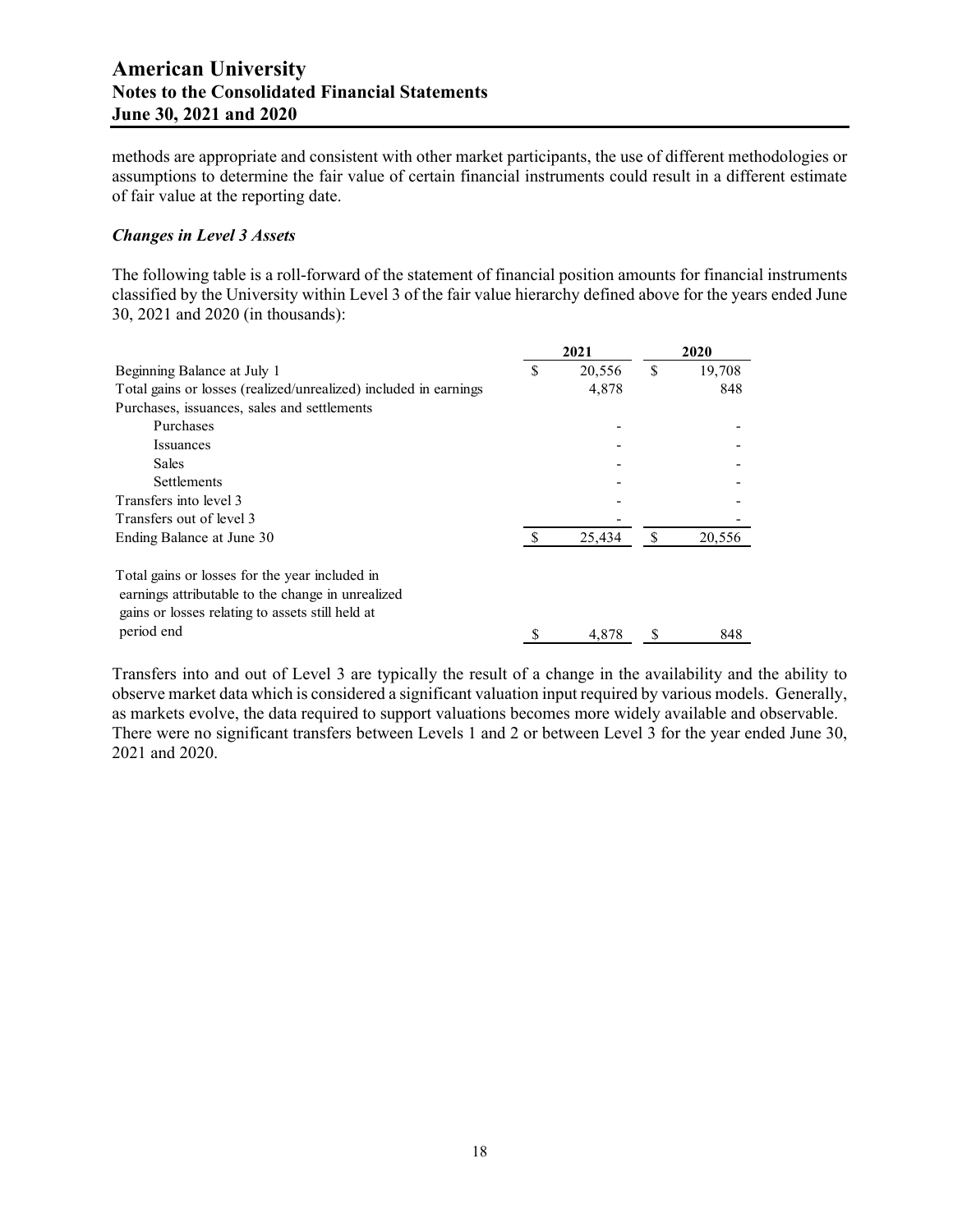## *Investments that Calculate Net Asset Value*

Investments in certain entities that calculate net asset values at June 30, 2021 and 2020 are as follows (in thousands):

|                       | June 30, 2021 |                   |    |                                       |                                       |                                           |  |  |  |  |
|-----------------------|---------------|-------------------|----|---------------------------------------|---------------------------------------|-------------------------------------------|--|--|--|--|
|                       |               | <b>Fair Value</b> |    | <b>Unfunded</b><br><b>Commitments</b> | <b>Redemption</b><br><b>Frequency</b> | <b>Redemption</b><br><b>Notice Period</b> |  |  |  |  |
| Domestic Equity Funds | \$            | 4,659             | \$ | $\overline{\phantom{a}}$              | Daily                                 | Same day                                  |  |  |  |  |
| Domestic Bond Funds   |               | 538               |    | $\overline{\phantom{a}}$              | Daily                                 | Same day                                  |  |  |  |  |
| Real Asset Funds      |               | 45,640            |    | 78,119                                | N/A                                   | N/A                                       |  |  |  |  |
| Hedge Funds           |               | 186,316           |    | $\overline{\phantom{a}}$              | Monthly,<br>quarterly,<br>annually    | $30 - 90$ days                            |  |  |  |  |
| Private Equity Funds  |               | 157,357           |    | 147,723                               | N/A                                   | N/A                                       |  |  |  |  |
| Total                 | \$            | 394,510           |    | 225,842                               |                                       |                                           |  |  |  |  |

|                       | June 30, 2020                           |         |                  |                          |                      |                   |  |  |  |  |
|-----------------------|-----------------------------------------|---------|------------------|--------------------------|----------------------|-------------------|--|--|--|--|
|                       |                                         |         | <b>Unfunded</b>  |                          | <b>Redemption</b>    | <b>Redemption</b> |  |  |  |  |
|                       | <b>Fair Value</b><br><b>Commitments</b> |         | <b>Frequency</b> | <b>Notice Period</b>     |                      |                   |  |  |  |  |
| Domestic Equity Funds | \$                                      | 3,310   | \$               |                          | Daily                | Same day          |  |  |  |  |
| Domestic Bond Funds   |                                         | 540     |                  | -                        | Daily                | Same day          |  |  |  |  |
| Real Asset Funds      |                                         | 42,714  |                  | 47,649                   | N/A                  | N/A               |  |  |  |  |
| Hedge Funds           |                                         | 158,776 |                  | $\overline{\phantom{a}}$ | Monthly,<br>annually | $30 - 90$ days    |  |  |  |  |
| Private Equity Funds  |                                         | 93,515  |                  | 110,600                  | N/A                  | N/A               |  |  |  |  |
| Total                 | \$                                      | 298,855 |                  | 158,249                  |                      |                   |  |  |  |  |

Investments in debt securities and equity securities consist primarily of investments in funds managed by external investment managers.

For the years ended June 30, 2021 and 2020, the University's investment management fees directly paid to external managers were approximately \$3.7 million and \$1.2 million, respectively.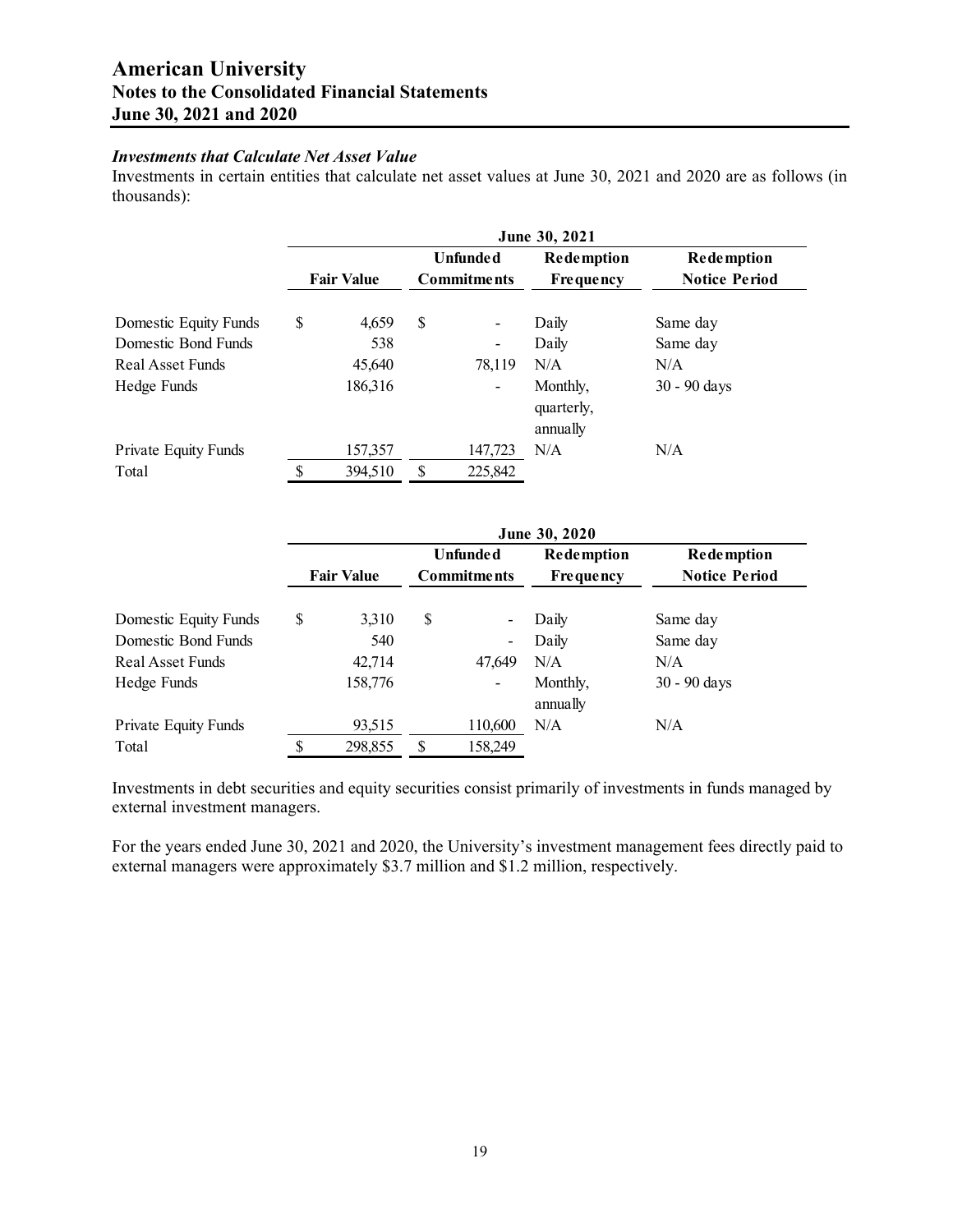## **8. Accounts Payable and Accrued Liabilities**

Accounts payable and accrued liabilities at June 30, 2021 and 2020 consists of the following (in thousands):

|                                                | 2021 |        |    | 2020   |  |
|------------------------------------------------|------|--------|----|--------|--|
| Trade payables                                 | S    | 22,455 | \$ | 18,286 |  |
| Accrued construction liabilities               |      | 7,242  |    | 12,829 |  |
| Accrued payroll and related liabilites         |      | 26,552 |    | 22,413 |  |
| Accumulated postretirement benefit             |      | 16,055 |    | 19,623 |  |
| Asset retirement obligations                   |      | 1,883  |    | 1,751  |  |
| Other payables                                 |      | 2,258  |    | 1,801  |  |
| Total accounts payable and accrued liabilities | S    | 76.445 |    | 76,703 |  |

#### **9. Notes Payable and Long-term Debt**

Notes payable and long-term debt at June 30, 2021 and 2020 consists of the following (in thousands):

|                                                |    | 2021     | 2020 |         |  |
|------------------------------------------------|----|----------|------|---------|--|
| American University Taxable Bonds,             |    |          |      |         |  |
| Issue Series 2015 maturing in fiscal year 2045 | \$ | 128,500  | \$   | 128,500 |  |
| American University Taxable Bonds,             |    |          |      |         |  |
| Issue Series 2017 maturing in fiscal year 2048 |    | 102,000  |      | 102,000 |  |
| American University Taxable Bonds,             |    |          |      |         |  |
| Issue Series 2019 maturing in fiscal year 2049 |    | 510,000  |      | 410,000 |  |
| Total debt                                     |    | 740,500  |      | 640,500 |  |
| Series 2019 Tap premium                        |    | 15,339   |      |         |  |
| Deferred Financing Fees                        |    | (6, 467) |      | (5,952) |  |
| Total notes payable and long-term debt         |    | 749,372  |      | 634,548 |  |

The principal balance of notes payable and long-term debt outstanding as of June 30, 2021 is due as follows (in thousands):

| Year ending June 30: |         |
|----------------------|---------|
| 2022                 | \$      |
| 2023                 |         |
| 2024                 |         |
| 2025                 |         |
| 2026                 |         |
| Thereafter           | 740,500 |
|                      | 740,500 |
|                      |         |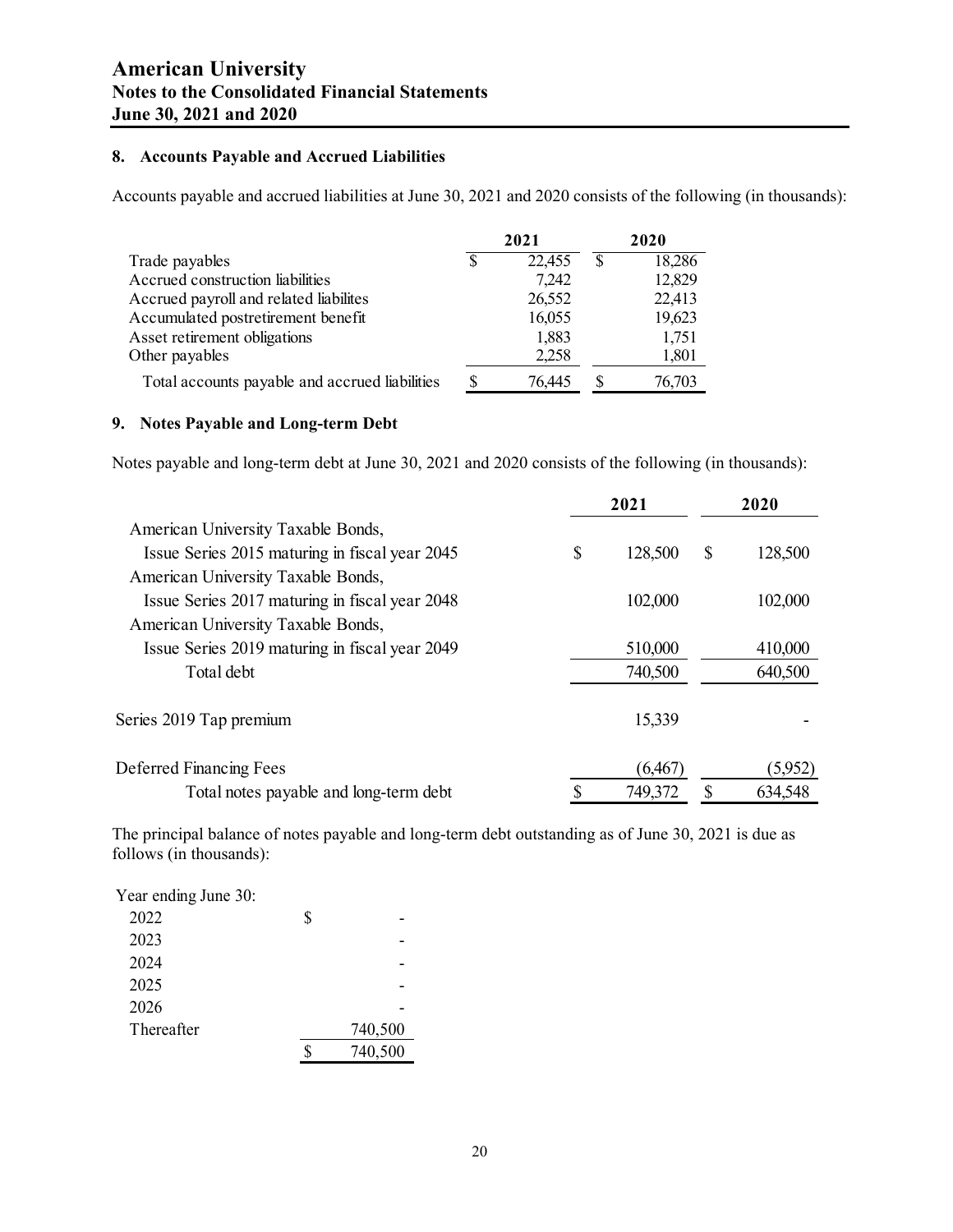#### *American University Bonds Payable*

In June 2019, the University issued \$410.0 million in Series 2019 taxable bonds to refinance certain existing indebtedness, to make termination payments with respect to certain related interest rate swap agreements and pay costs of issuance of the bonds. In January 2021, the University issued an additional \$100.0 million in Series 2019 taxable bonds to finance or refinance the costs of various capital improvement projects of the University, to finance certain operating expenditures of the University and to pay costs of issuance. The 2019 bonds are general unsecured obligations of the University and bear a fixed 3.67% interest rate, payable semiannually and are due in full on April 1, 2049.

In October 2017, the University issued the Series 2017 taxable bonds to finance or refinance the costs of various capital projects across campus. The 2017 bonds are general unsecured obligations of the University, of which \$22.0 million of the bonds bear interest at 3.12%, with a term of 10 years and \$80.0 million of the bonds bear interest at 3.86%, with a term of 30 years.

In March 2015, the University issued the Series 2015 taxable bonds to fund facilities development projects. The 2015 bonds are general unsecured obligations of the University and bear a fixed 4.32% interest rate, payable semi-annually.

#### *Taxable Commercial Paper Note Program*

On December 15, 2011, the University established a \$125.0 million taxable commercial paper note program. This program was established to provide short-term funding for capital projects and backup liquidity for operating needs. In some cases, the commercial paper for capital projects will be refunded when a longerterm financing is implemented. The notes can be issued for a maximum of 270 days, without being refinanced, and carry a floating taxable rate. At June 30, 2021, there were no borrowings under the commercial paper note program.

#### **10. Endowments**

The University's endowment consists of approximately 450 individual funds established for scholarships and related academic activities. Its endowment includes both donor-restricted endowment funds and funds designated by the Board of Trustees to function as endowments. As required by generally accepted accounting principles, net assets associated with endowment funds, including funds designated by the Board of Trustees to function as endowments, are classified and reported based on the existence or absence of donor-imposed restrictions.

#### *Interpretation of Relevant Law*

The Board of Trustees has interpreted the District of Columbia enacted version of Uniform Prudent Management of Institutional Funds Act (UPMIFA) as requiring the preservation of the fair value of the original gift as of the gift date of the donor-restricted endowment funds absent explicit donor stipulations to the contrary. As a result of this interpretation, the University classifies net assets with donor restrictions as (a) the original value of gifts to the permanent endowment, (b) the original value of subsequent gifts to the permanent endowment, and (c) accumulations to the permanent endowment made in accordance with the direction of the applicable donor gift instrument at the time the accumulation is added to the fund. The remaining portion of the donor-restricted endowment fund not classified in net assets with donor restrictions is classified as net assets with donor restriction until purpose and timing restrictions are met and amounts are appropriated for expenditure by the Board of Trustees of the University in a manner consistent with the standard of prudence prescribed by UPMIFA.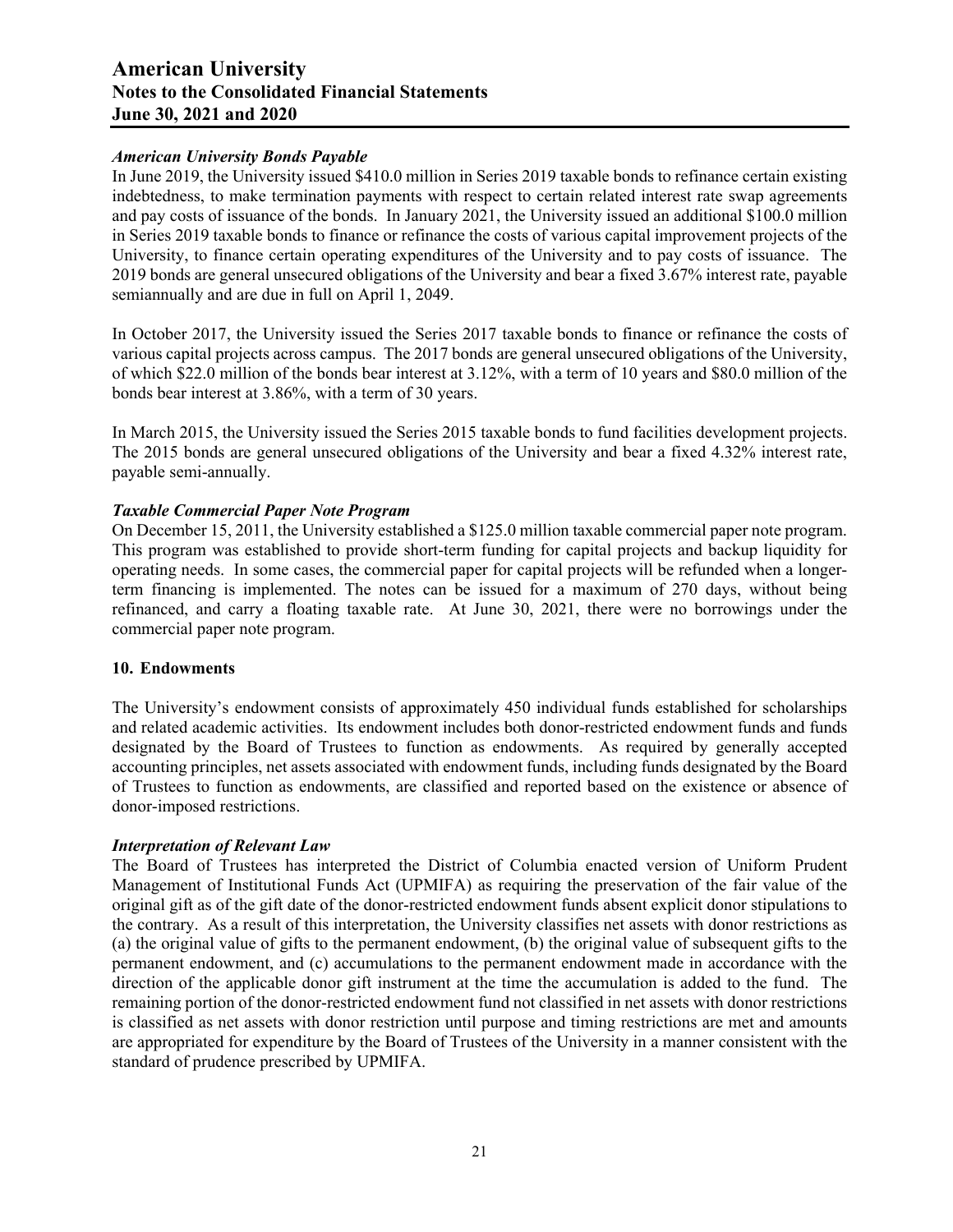In accordance with UPMIFA, the University considers the following factors in making a determination to appropriate or accumulate donor-restricted endowment funds:

- (1) The duration and preservation of the fund
- (2) The purposes of the University and the donor-restricted endowment fund
- (3) General economic conditions
- (4) The possible effect of inflation and deflation
- (5) The expected total return from income and the appreciation of investments
- (6) Other resources of the University
- (7) The investment policies of the University

The endowment net assets composition by type of fund at June 30, 2021 is as follows (in thousands):

|                                                                      |    | Without<br>donor<br>restrictions |   | With donor<br>restrictions | <b>Total</b> |                    |  |
|----------------------------------------------------------------------|----|----------------------------------|---|----------------------------|--------------|--------------------|--|
| Donor-restricted endowment funds<br>Board-designated endowment funds | \$ | 609,088                          | S | 275,217                    | \$           | 275,217<br>609,088 |  |
| Total endowment funds                                                | \$ | 609,088                          | S | 275,217                    | S            | 884,305            |  |

|                                                                           |    | Without<br>donor<br>restrictions |    | With donor<br>restrictions |    | <b>Total</b> |  |
|---------------------------------------------------------------------------|----|----------------------------------|----|----------------------------|----|--------------|--|
| Endowment net assets, July 1, 2020                                        | \$ | 483,190                          | \$ | 218,118                    | \$ | 701,308      |  |
| Total investment return                                                   |    | 148,166                          |    | 62,148                     |    | 210,314      |  |
| Contributions to endowment                                                |    | 721                              |    | 3,691                      |    | 4,412        |  |
| Appropriation of endowment assets for<br>expenditure                      |    | (23, 124)                        |    | (8,740)                    |    | (31, 864)    |  |
| Other changes:<br>Transfers to create board-designated<br>endowment funds |    | 135                              |    |                            |    | 135          |  |
| Endowment net assets, June 30, 2021                                       | \$ | 609,088                          | \$ | 275,217                    | \$ | 884,305      |  |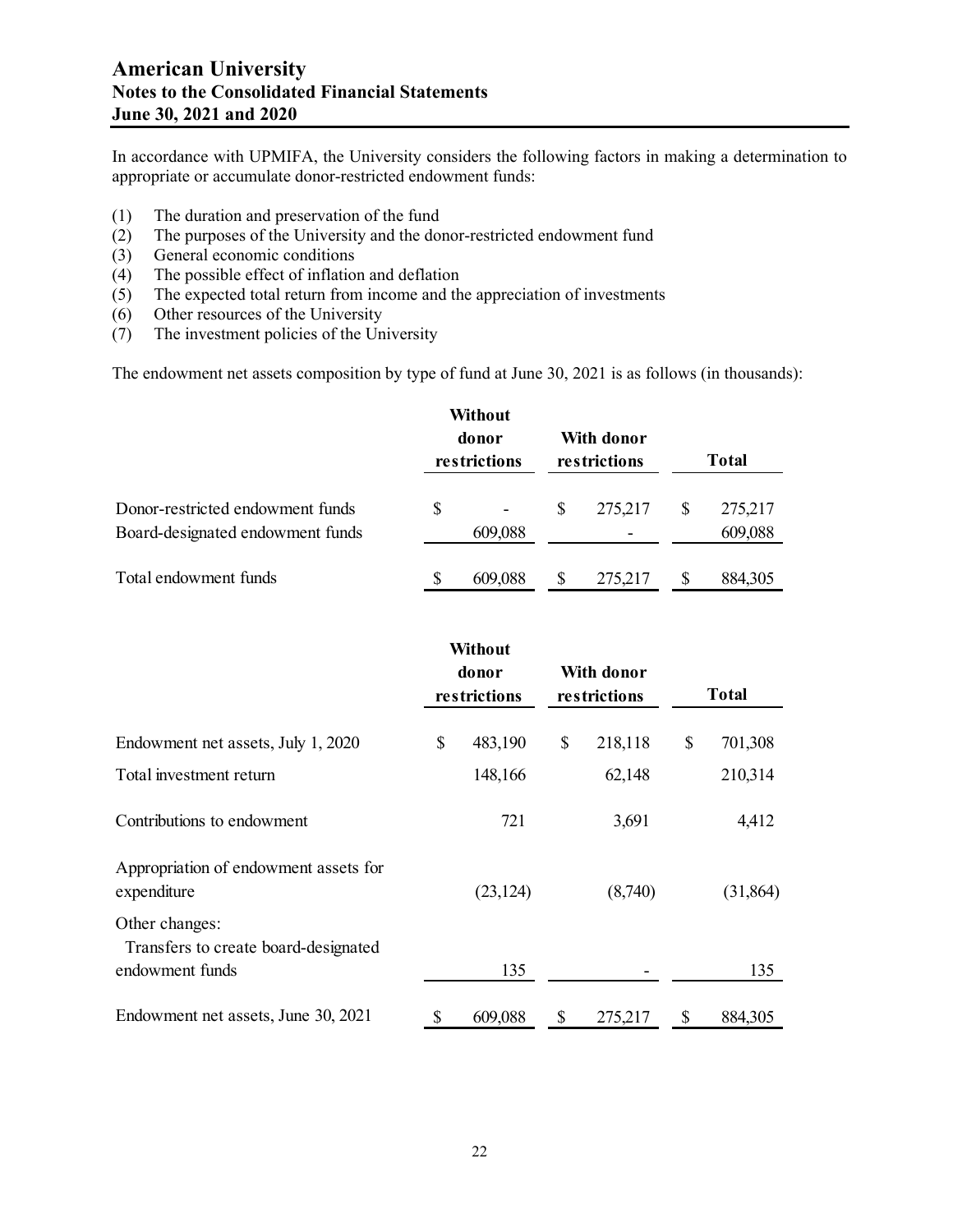The endowment net assets composition by type of fund at June 30, 2020 is as follows (in thousands):

|                                                                      |    | Without<br>donor<br>restrictions |   | With donor<br>restrictions | Total |                    |  |
|----------------------------------------------------------------------|----|----------------------------------|---|----------------------------|-------|--------------------|--|
| Donor-restricted endowment funds<br>Board-designated endowment funds | \$ | 483,190                          | S | 218,118                    | \$    | 218,118<br>483,190 |  |
| Total endowment funds                                                | S  | 483,190                          | S | 218,118                    | S     | 701,308            |  |

|                                                                           |    | Without<br>donor<br>restrictions |    | With donor<br>restrictions |    | <b>Total</b> |  |
|---------------------------------------------------------------------------|----|----------------------------------|----|----------------------------|----|--------------|--|
| Endowment net assets, July 1, 2019                                        | \$ | 490,117                          | \$ | 214,910                    | \$ | 705,027      |  |
| Total investment return                                                   |    | (2,142)                          |    | 817                        |    | (1,325)      |  |
| Contributions to endowment                                                |    | 848                              |    | 10,375                     |    | 11,223       |  |
| Appropriation of endowment assets for<br>expenditure                      |    | (12, 860)                        |    | (7,984)                    |    | (20, 844)    |  |
| Other changes:<br>Transfers to create board-designated<br>endowment funds |    | 7,227                            |    |                            |    | 7,227        |  |
| Endowment net assets, June 30, 2020                                       | \$ | 483,190                          | \$ | 218,118                    | \$ | 701,308      |  |

#### *Funds with Deficiencies*

From time to time, the fair value of the assets associated with donor-restricted endowments may fall below the level the donor or UPMIFA requires the University to retain as a fund of perpetual duration. In accordance with generally accepted accounting principles, deficiencies of this nature reported in net assets without donor restrictions were \$63,719 and \$221,212 at June 30, 2021 and 2020, respectively. These deficiencies resulted from market fluctuations that occurred shortly after the investment of new donorrestricted endowment funds and continued appropriation for certain programs deemed prudent by the Board of Trustees. The aggregate original amount of the funds with deficiencies is \$115,888 and the aggregate fair value \$52,169 as of June 30, 2021. The aggregate original amount of the funds with deficiencies is \$5.7 million and the aggregate fair value \$5.3 million as of June 30, 2020.

## *Return Objectives, Risk Parameters, and Strategies*

The University's objective is to earn a predictable, long-term, risk-adjusted total rate of return to support the designated programs. The University recognizes and accepts that pursuing such a rate of return involves risk and potential volatility. The generation of current income will be a secondary consideration. The University has established a policy portfolio, or normal asset allocation. The University targets a diversified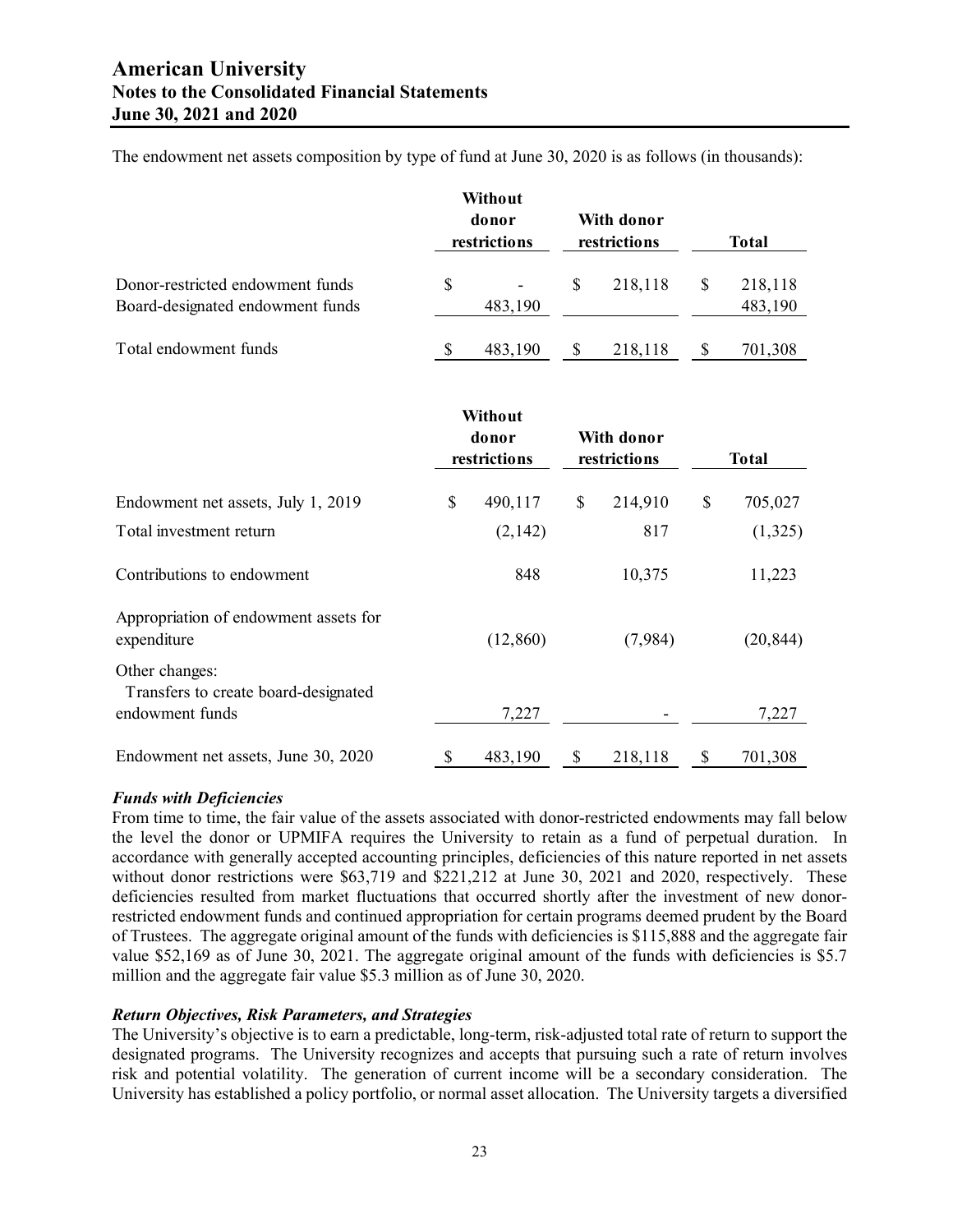asset allocation that places a greater emphasis on equity-based investments to achieve its long-term return objectives within prudent risk constraints. While the policy portfolio can be adjusted from time to time, it is designed to serve for long-time horizons based upon long-term expected returns.

## *Spending Policy and How the Investment Objectives Relate to Spending Policy*

The University has a policy of appropriating for distribution each year 5% of the endowment fund's average fair value calculated on an annual basis over the preceding three fiscal years. In establishing this policy, the University considered the long-term expected return on its endowment. Accordingly, over the long term, the University expects the current spending policy to allow its endowment to grow at an average of 3% annually. This is consistent with the University's objective to provide additional real growth through new gifts and investment return.

#### **11. Employee Benefit Plans**

Eligible employees of the University may participate in two contributory retirement plans, one administered by the Teachers Insurance and Annuity Association and College Retirement Equities Fund and the other administered by Fidelity Investments. Under these plans, contributions are fully vested immediately and are transferable by the employees to other covered employer plans. Participating employees contribute a minimum of 1% up to a maximum of 5% of their base salary. The University contributes an amount equal to twice the employee's contribution.

The University's contribution to these plans was approximately \$2.1 million and \$20.0 million for the years ended June 30, 2021 and 2020, respectively. The University's response to COVID-19 sought to prioritize the well-being of the university community and the flexibility in our finances and operations. To achieve additional cost savings while mitigating the immediate effects of the pandemic, the University's matching contribution to the plan was suspended from August 2020 to June 2021. The University expects to contribute approximately \$20.0 million to the plans in fiscal year 2022.

#### *Postretirement Healthcare Plan*

The University provides certain healthcare benefits for retired employees. The plan is contributory and requires payment of deductibles. The University's policy is to fund the cost of medical benefits on the pay-as-you-go basis. The plan's measurement dates are June 30, 2021 and June 30, 2020, respectively.

Effective January 1, 2020, the University ended its traditional Medicare coverage options through Kaiser and Carefirst BCBS, and extended access to individual medical and prescription drug coverage available through Mercer's Private Medicare Exchange. Retirees who enrolled in the AARP Medigap plan prior to this change are allowed to continue in that coverage or enroll in a new plan through the Private Medicare Exchange. Medicare retirees eligible for University subsidy under the plan will receive a University-funded Health Reimbursement Account (HRA). The impact of this plan change was measured as a negative plan amendment as of December 31, 2019 and is included in the liabilities presented in this report. The plan change resulted in a prior service credit of \$824,000.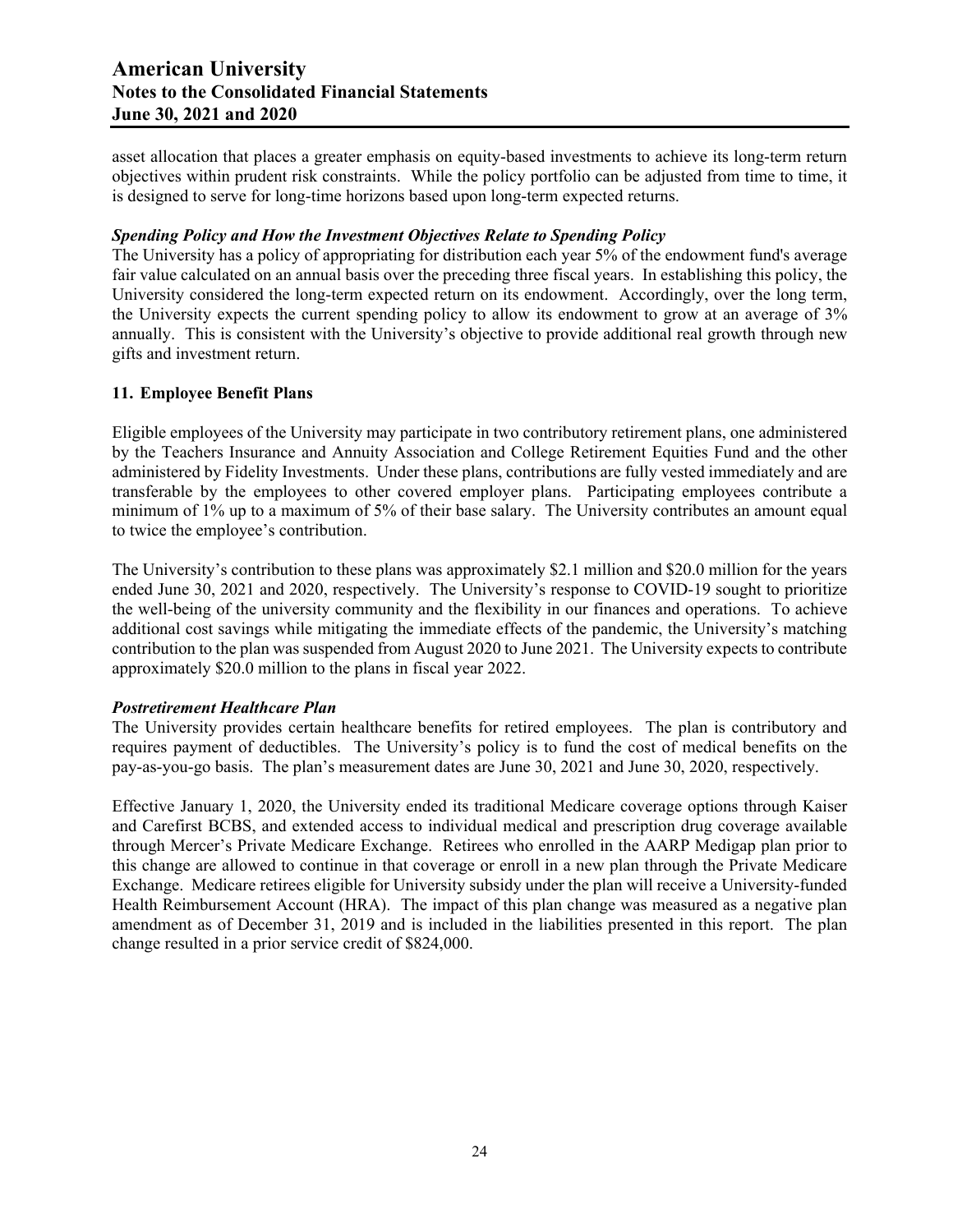Net periodic postretirement benefit cost for the years ended June 30, 2021 and 2020 includes the following components (in thousands):

| Service cost                                        |   | 2021 | 2020 |      |  |
|-----------------------------------------------------|---|------|------|------|--|
|                                                     | S | 651  |      | 564  |  |
| Interest cost                                       |   | 401  |      | 555  |  |
| Amortization of transition obligation over 20 years |   |      |      |      |  |
| Amortization of net loss                            |   |      |      |      |  |
| Amortization of prior service (credit)/cost         |   | (64) |      | 32)  |  |
| Net periodic postretirement benefit cost            |   | 988  |      | .087 |  |

The components of net periodic benefit cost other than the service cost component are included in the line item "Other nonoperating sources" in the statement of activity.

The following table sets forth the postretirement benefit plan's funded status and the amount of accumulated postretirement benefit plan costs for the years ended June 30, 2021 and 2020 using a measurement date of June 30 (in thousands):

|                                                                                                                                                                                                                          |                                | 2021                                                     | 2020                |                                                          |
|--------------------------------------------------------------------------------------------------------------------------------------------------------------------------------------------------------------------------|--------------------------------|----------------------------------------------------------|---------------------|----------------------------------------------------------|
| Change in Accumulated Postretirement Benefit Obligation:                                                                                                                                                                 |                                |                                                          |                     |                                                          |
| Accumulated postretirement benefit obligation at beginning of year<br>Service Cost<br><b>Interest Cost</b><br>Net actuarial (gain) loss<br>Plan participants' contributions<br>Benefits paid<br>Plan amendment           | \$                             | 19,623<br>651<br>401<br>(3,588)<br>196<br>(1,228)        | $\mathbb{S}$        | 18,716<br>564<br>555<br>1,734<br>509<br>(1,631)<br>(824) |
| Accumulated postretirement benefit obligation at end of year                                                                                                                                                             | $\mathcal{S}$                  | 16,055                                                   | $\mathbb{S}$        | 19,623                                                   |
| Change in Fair Value of Plan Assets:<br>Fair value of plan assets at beginning of year<br>Plan participants' contributions<br><b>Employer contributions</b><br>Benefits paid<br>Fair value of plan assets at end of year | \$<br>$\overline{\mathcal{S}}$ | 196<br>1,032<br>(1,228)                                  | \$<br>\$            | 509<br>1,122<br>(1,631)                                  |
| <b>Reconciliation of Funded Status:</b><br>Funded status<br>Current liabilities<br>Noncurrent liabilities<br>Postretirement benefit liability                                                                            | \$<br>S                        | (16,055)<br>(1,016)<br>(15,039)<br>$(16,05\overline{5})$ | \$<br>$\mathcal{S}$ | (19,623)<br>(1,032)<br>(18,591)<br>(19,623)              |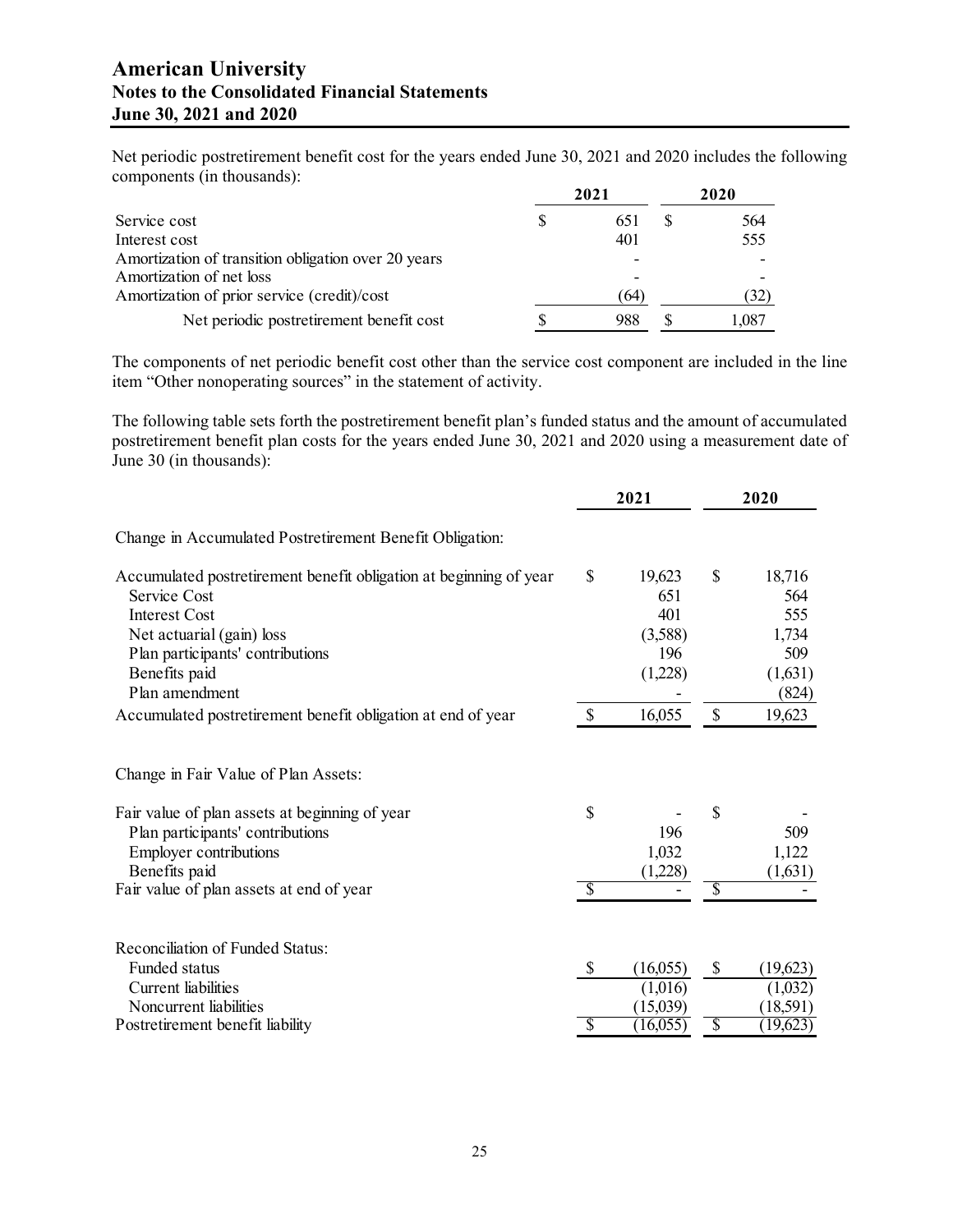The following table sets forth the amounts not recognized in the net periodic benefit cost for the years ended June 30, 2021 and 2020 (in thousands):

|                                                      |   | 2020    |  |       |
|------------------------------------------------------|---|---------|--|-------|
| Amounts not Recognized in Net Periodic Benefit Cost: |   |         |  |       |
| Net actuarial gain                                   | S | (3,620) |  | (32)  |
| Transition obligation                                |   |         |  |       |
| Prior service credit                                 |   | (728)   |  | 792)  |
| Amounts included in unrestricted net assets          |   | (4,348) |  | (824) |

Reclassifications to net periodic benefit cost of amounts previously recognized as changes in net assets without donor restrictions arising from a defined benefit plan but not included in net periodic benefit cost when they arose are as follows (in thousands):

|                                                                                   | 2021 |      |  | 2020      |  |  |
|-----------------------------------------------------------------------------------|------|------|--|-----------|--|--|
| Amortization of net actuarial gain (loss)<br>Amortization of prior service credit |      | (64) |  | -<br>(32) |  |  |

Amounts that have been recognized as changes in net assets without donor restrictions arising from a defined benefit plan but not yet reclassified as components of net periodic benefit cost are as follows (in thousands):

|                             | 2021 | 2020               |       |  |
|-----------------------------|------|--------------------|-------|--|
| New actuarial $(gain)$ loss | S    | $(3,588)$ \$ 1,734 |       |  |
| New prior service credit    | S.   | $-$ S              | (824) |  |

The weighted discount rate used in the actuarial valuation at the June 30, 2021 and June 30, 2020 measurement dates is as follows:

|                                          | 2021  | 2020     |
|------------------------------------------|-------|----------|
| End of year benefit obligation           | 2.30% | $2.10\%$ |
| Net periodic postretirement benefit cost | 2.10% | $3.10\%$ |
| Remearsurement for plan amendment        | N/A   | 2.90%    |

A 6.7% healthcare cost trend rate was assumed for the year ended June 30, 2021, with the rates in the following fiscal years assumed to be 6.5%, 6.3%, 6.1% and 5.9% until reaching an ultimate rate of 4.5% in fiscal year 2032.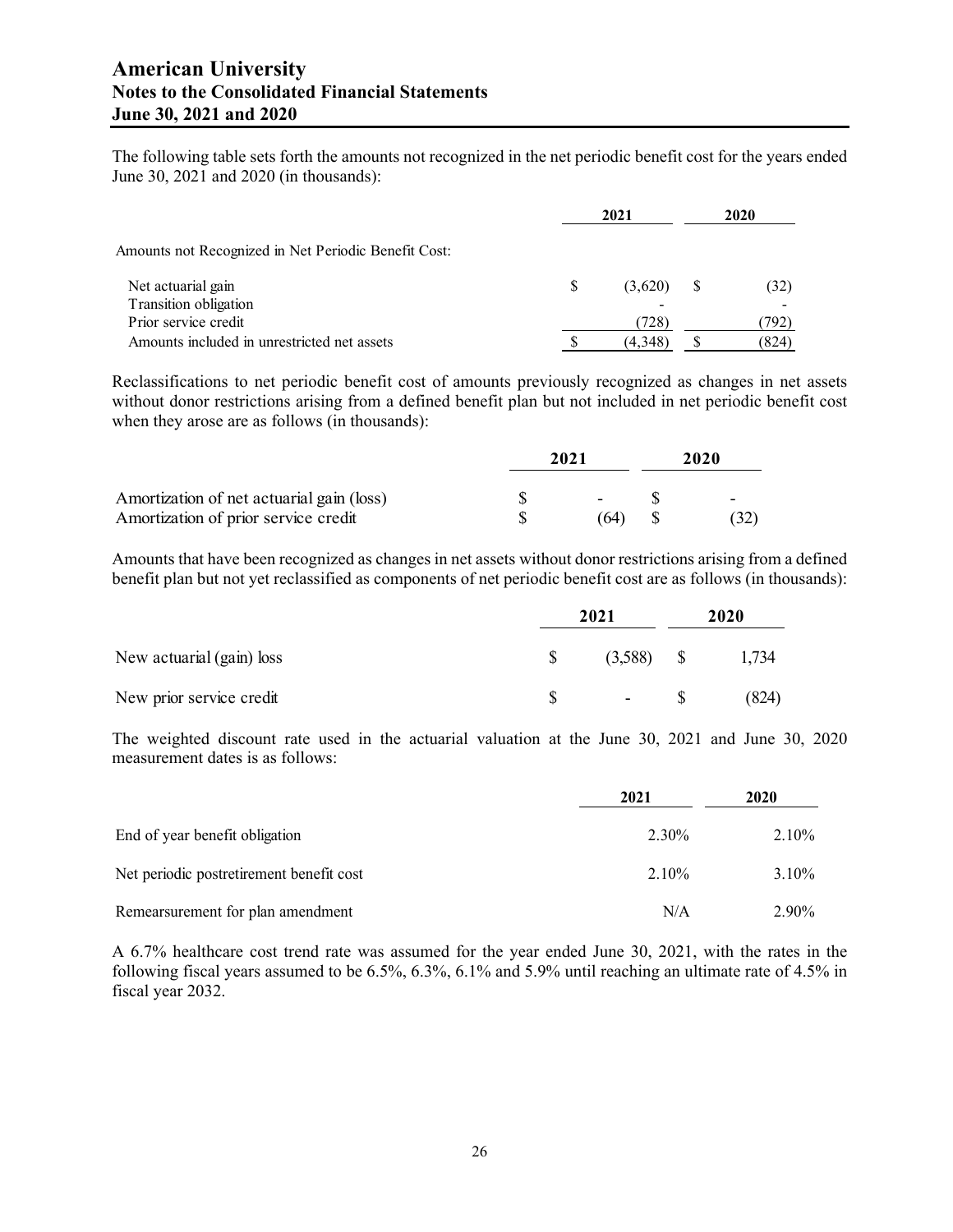The expected benefit payments by the University to the plan are as follows (in thousands):

#### **Year ending June 30,**

| 2022      | S | 1,016 |
|-----------|---|-------|
| 2023      |   | 1,060 |
| 2024      |   | 1,067 |
| 2025      |   | 1,073 |
| 2026      |   | 1,071 |
| 2027-2031 |   | 5,248 |

## **12. Expenses**

The University has developed and implemented a system of allocating expenses related to more than one function. These expenses are depreciation, interest and operations and maintenance of facility. Depreciation is allocated by individual fixed assets to the function utilizing that asset. Interest is allocated based on the use of borrowed money in the individual functional category. The operations and maintenance of plant and technology are divided into expenses used for the total institution not charged back to the operating units, and those expenses charged to some units but not all units. Technology costs include expenses associated with the operation and maintenance of administrative systems, network and telecommunications systems and related support for students, staff and faculty. The allocation was determined through a study of departmental uses of the operations and maintenance, and technology budgets within each category.

For the year ended June 30, 2021, the University's program services and supporting services were as follows (in thousands):

|                                     | <b>June 30, 2021</b> |                    |   |          |     |                       |    |                |     |                      |   |                 |
|-------------------------------------|----------------------|--------------------|---|----------|-----|-----------------------|----|----------------|-----|----------------------|---|-----------------|
|                                     |                      |                    |   |          |     |                       |    | Student &      |     | <b>Institutional</b> |   |                 |
|                                     |                      |                    |   |          |     |                       |    | Academic       |     | & Auxiliary          |   | <b>Total</b>    |
| <b>Natural Account</b>              |                      | <b>Instruction</b> |   | Research |     | <b>Public Service</b> |    | <b>Support</b> |     | <b>Support</b>       |   | <b>Expenses</b> |
| Salaries and benefits               | \$                   | 133.237            | S | 49,799   | \$. | 15.464                | -S | 81,665         | \$. | 55,025               | S | 335,190         |
| Professional services and fees      |                      | 46,210             |   | 6,094    |     | 9,415                 |    | 6,462          |     | 17,807               |   | 85,988          |
| Occupancy and other office expenses |                      | 7.936              |   | 5.961    |     | 2,133                 |    | 18.605         |     | 34,287               |   | 68,922          |
| Travel                              |                      | 31                 |   | 172      |     | 6                     |    | 646            |     | 30                   |   | 885             |
| Depreciation                        |                      | 13,384             |   | ۰        |     | 1,225                 |    | 3,966          |     | 26,306               |   | 44,881          |
| Interest                            |                      | 7.727              |   | ۰        |     | 707                   |    | 2,290          |     | 14,355               |   | 25,079          |
| <b>Total operating expenses</b>     |                      | 208,525            |   | 62,026   |     | 28,950                |    | 113,634        |     | 147,810              |   | 560,945         |
| Other nonoperating expenses         |                      | -                  |   | ۰        |     | 108                   |    | 208            |     | 744                  |   | 1,060           |
| <b>Total expenses</b>               |                      | 208,525            |   | 62,026   |     | 29.058                |    | 113,842        |     | 148.554              |   | 562,005         |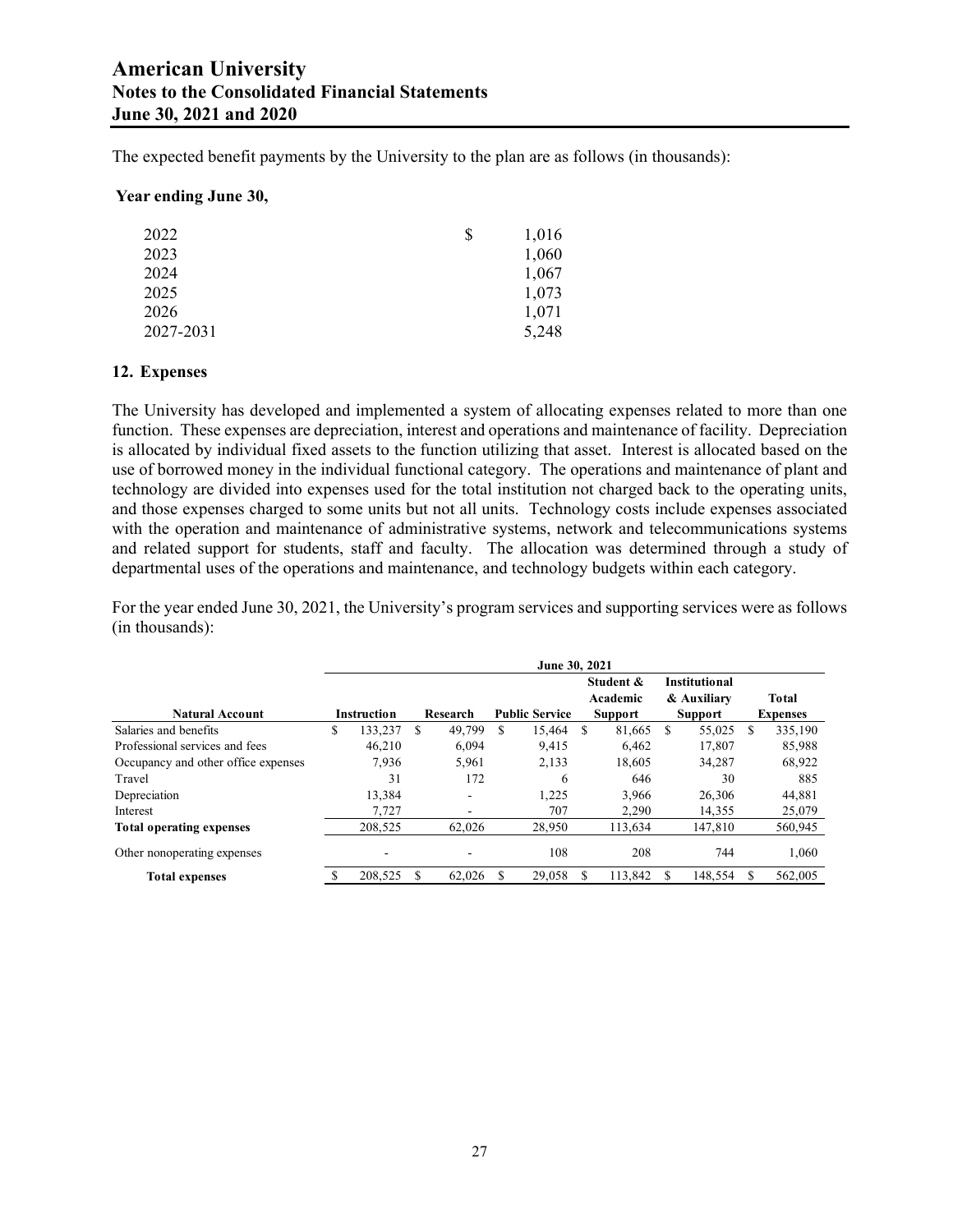For the year ended June 30, 2020, the University's program services and supporting services were as follows (in thousands):

|                                     | June 30, 2020      |         |                            |                          |    |                |    |           |                      |                |         |                 |
|-------------------------------------|--------------------|---------|----------------------------|--------------------------|----|----------------|----|-----------|----------------------|----------------|---------|-----------------|
|                                     |                    |         |                            |                          |    |                |    | Student & | <b>Institutional</b> |                |         |                 |
|                                     |                    |         |                            |                          |    | <b>Public</b>  |    | Academic  | & Auxiliary          |                | Total   |                 |
| <b>Natural Account</b>              | <b>Instruction</b> |         | Research<br><b>Service</b> |                          |    | <b>Support</b> |    |           |                      | <b>Support</b> |         | <b>Expenses</b> |
| Salaries and benefits               | \$                 | 143,944 | S                          | 50,875                   | -S | 15,299         | \$ | 91,308    | \$<br>66,131         | \$.            | 367,557 |                 |
| Professional services and fees      |                    | 47.529  |                            | 8.546                    |    | 11,770         |    | 11.623    | 36.418               |                | 115,886 |                 |
| Occupancy and other office expenses |                    | 9.188   |                            | 5,804                    |    | 2.775          |    | 17,238    | 35,909               |                | 70.914  |                 |
| Travel                              |                    | 2,293   |                            | 1,583                    |    | 121            |    | 3,651     | 571                  |                | 8.219   |                 |
| Depreciation                        |                    | 12,669  |                            | $\overline{\phantom{0}}$ |    | 1,171          |    | 3,793     | 24,894               |                | 42,527  |                 |
| Interest                            |                    | 7.070   |                            | ٠                        |    | 653            |    | 2.117     | 13.167               |                | 23,007  |                 |
| <b>Total operating expenses</b>     |                    | 222.693 |                            | 66,808                   |    | 31.789         |    | 129,730   | 177,090              |                | 628,110 |                 |
| Other nonoperating expenses         |                    | 129     |                            | 35                       |    | 100            |    | 1,522     | 3.282                |                | 5,068   |                 |
| <b>Total expenses</b>               |                    | 222,822 |                            | 66.843                   |    | 31.889         | S  | 131.252   | 180,372              |                | 633,178 |                 |

For the years ended June 30, 2021 and 2020, the University's fundraising expenses totaled approximately \$19.3 million and \$23.6 million, respectively. The expenses are included in institutional support in the accompanying statements of activities.

#### **13. Net Assets**

Net assets with donor restrictions related to time or purpose consist of the following at June 30, 2021 and 2020 (in thousands):

|                                                     | 2021 |            | 2020    |  |
|-----------------------------------------------------|------|------------|---------|--|
| Unspent contributions and related investment income |      |            |         |  |
| for instruction and faculty support                 |      | 157,744 \$ | 114.563 |  |
| Gifts received for construction of facilities       |      | 9.134      | 9.042   |  |
|                                                     |      | 166.878    | 123.605 |  |

Net assets with donor restrictions in perpetuity were held, the income of which will benefit the following at June 30, 2021 and 2020 (in thousands):

|                                             | 2021 |         | 2020    |  |
|---------------------------------------------|------|---------|---------|--|
| Permanent endowment funds, for scholarships |      |         |         |  |
| and related academic activity               |      | 122.291 | 111,627 |  |
| Interest in trust assets                    |      | 25.434  | 20,556  |  |
| Student loans                               |      | 7,165   | 6,577   |  |
|                                             |      | 154,890 | 138,760 |  |

#### **14. Leases**

The University leases equipment and properties under the terms of operating leases. The terms of these operating leases vary and could provide for increasing rent over the term of the lease. Variable lease payments consist of payments of non-lease components based on usage of equipment and are excluded from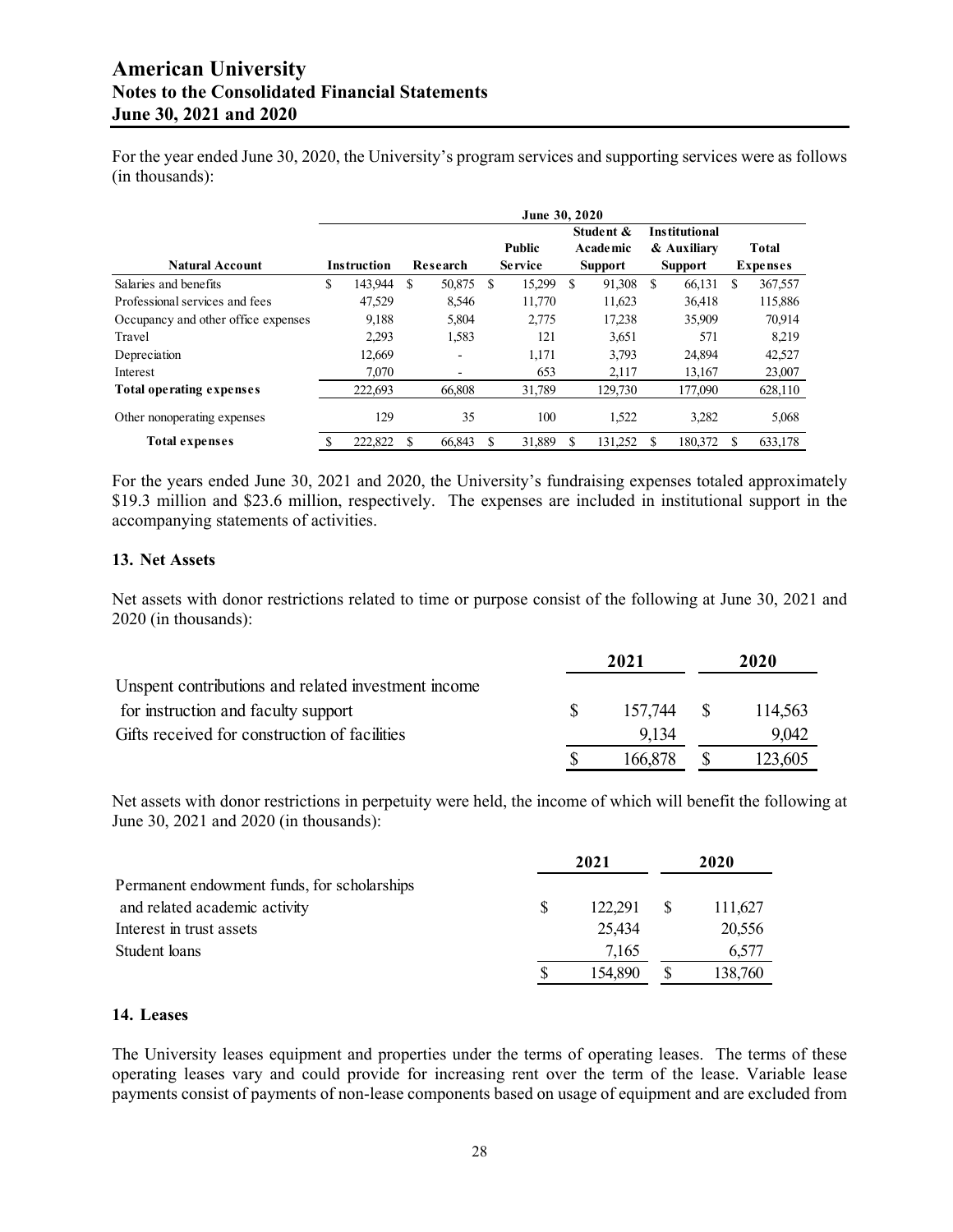the right of use assets and lease liabilities. Variable lease payments are recognized as rent expense when incurred. As most of the University's leases do not provide an implicit rate, the University uses its collateralized incremental borrowing rate in effect at the commencement date of the lease agreement in determining the present value of leases payments. The weighted average discount rate and weighted average remaining term for the University's operating leases as of June 30, 2021 were 4.8% and 2.5 years, respectively.

The total cost of operating leases (in thousands) included in occupancy and other office expenses consists of the following for the year ended June 30, 2021:

| Operating lease costs  | $\frac{1}{2}$ 3.357 |
|------------------------|---------------------|
| Variable lease costs   | 89                  |
| Short term lease costs | 22                  |
|                        |                     |
| Total                  | \$3,468             |

Minimum lease payment under these agreements are as follows (in thousands) as of June 30, 2021:

| Year ending June 30:                |             |
|-------------------------------------|-------------|
| 2022                                | \$<br>3,660 |
| 2023                                | 1,058       |
| 2024                                | 363         |
| 2025                                | 317         |
| 2026                                | 268         |
| Thereafter                          | 242         |
| Total minimum lease payments        | 5,908       |
| Less: amounts representing interest | (362)       |
| Present value of lease liabilities  | 5.546       |

Minimum lease payments under these agreements are as follows (in thousands) as of June 30, 2020:

| Year ending June 30: |   |       |
|----------------------|---|-------|
| 2021                 | S | 5,776 |
| 2022                 |   | 787   |
| 2023                 |   | 168   |
| 2024                 |   | 79    |
| 2025                 |   | 36    |
| Thereafter           |   |       |

Rent expense in the years ended June 30, 2021 and 2020 was approximately \$5.8 million and \$3.2 million, respectively.

\$ 6,846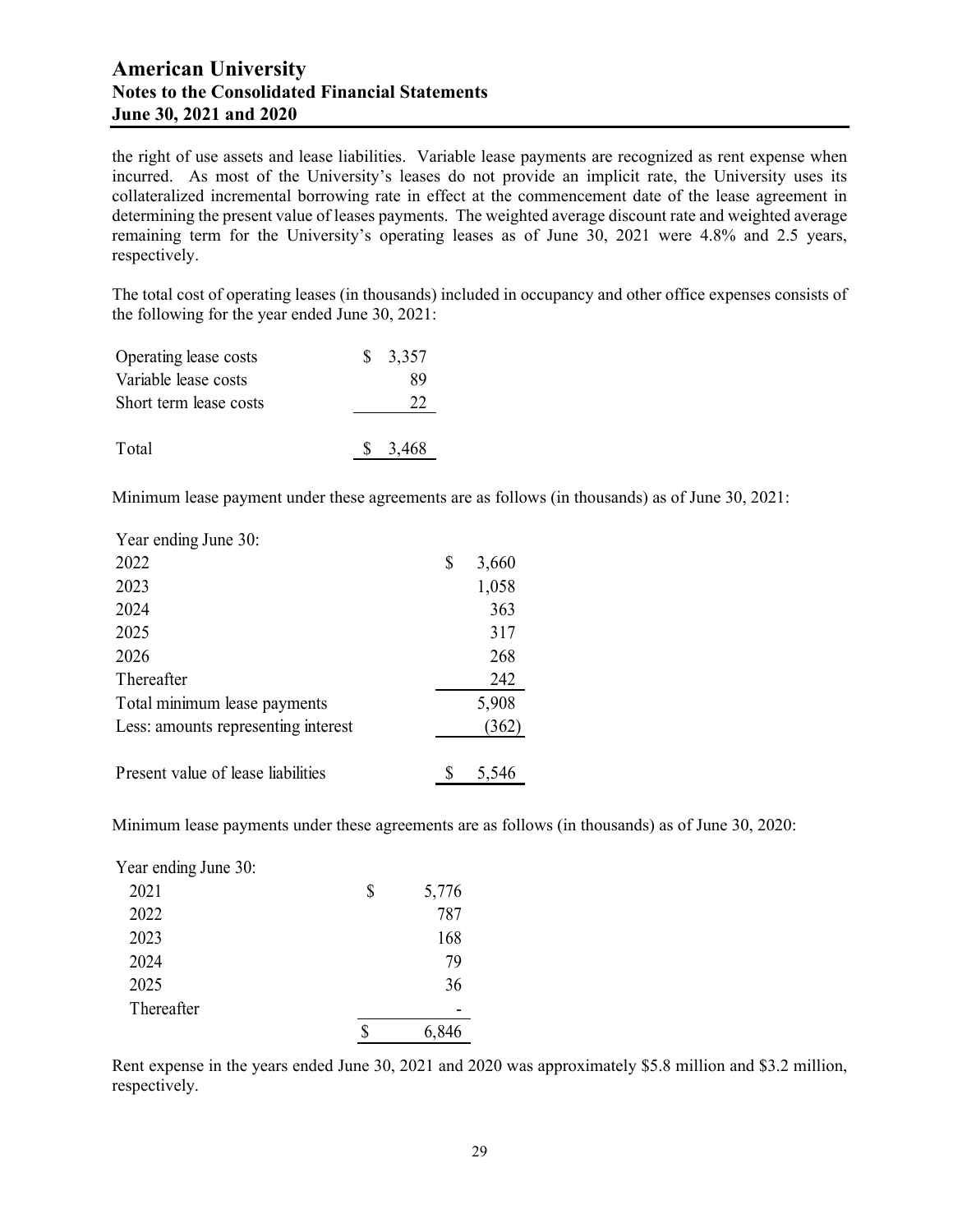## **15. Income Taxes**

The Airlie Foundation, a subsidiary acquired by the University in September 2016, is a taxable non-stock corporation. The University accounts for income taxes based on the liability method, and deferred tax assets and liabilities are recognized for the future tax consequence attributable to differences between the financial statement carrying amounts of existing assets and liabilities and their respective tax bases and operating loss and tax credit carryforwards. Deferred taxes are measured using enacted tax rates expected to apply to taxable income in the years in which those temporary differences are expected to be recovered or settled. The effect on deferred taxes of a change in tax rates is recognized in results of operations in the period that includes the enactment date. Valuation allowances are recorded against deferred tax assets when it is more likely than not that some portion or all of the deferred tax asset will not be realized. The ultimate realization of deferred tax assets is dependent upon the generation of future taxable income during the period in which those temporary differences become deductible. As Airlie has historically generated operating losses and, therefore, has no earnings history, a full valuation allowance has been applied against the US net deferred tax assets during the years ended June 30, 2021 and 2020. Management considers the scheduled reversal of deferred tax liabilities, projected future taxable income, and tax planning in evaluating whether it is more likely than not that deferred tax assets will be realized.

The University has analyzed its filing positions related to Airlie in each jurisdiction where required to file income tax returns and believes that its income tax filing positions will be sustained on audit. To date, Airlie has not been audited by the IRS or any state jurisdictions and remains subject to examination by U.S. federal and various state authorities for the years 2015 forward. Additionally, Airlie has not been assessed interest or penalties by taxing jurisdictions. In the event Airlie is assessed interest and/or penalties, those costs will be classified in the consolidated statements of activities as income tax expense.

The Airlie Foundation paid \$0 for income taxes for the years ending June 30, 2021 and June 30, 2020.

## **16. Commitments and Contingencies**

At June 30, 2021 and 2020, commitments of the University under contracts for construction of plant facilities amounted to approximately \$14.4 million and \$21.5 million, respectively.

Amounts received and expended by the University under various federal programs are subject to audit by governmental agencies. In the opinion of the University's administration, audit adjustments, if any, will not have a significant effect on the financial position, changes in net assets, or cash flows of the University.

The University is a party to various litigations, arising out of the normal conduct of its operations. In the opinion of the University's administration, the ultimate resolution of these matters will not have a materially adverse effect on the University's consolidated financial position, changes in net assets or cash flows.

#### **17. Related Parties**

Members of the University's Board of Trustees and their related entities may contribute to the University and their contributions are included in contribution revenue in the accompanying statements of activities. The University received \$7.1 million and \$1.4 million of contributions from the Board of Trustees during the years ended June 30, 2021 and 2020, respectively. Also, for the years ended June 30, 2021 and 2020, approximately \$16.0 million and \$12.9 million, respectively, were included in contribution receivable in the accompanying statement of financial position.